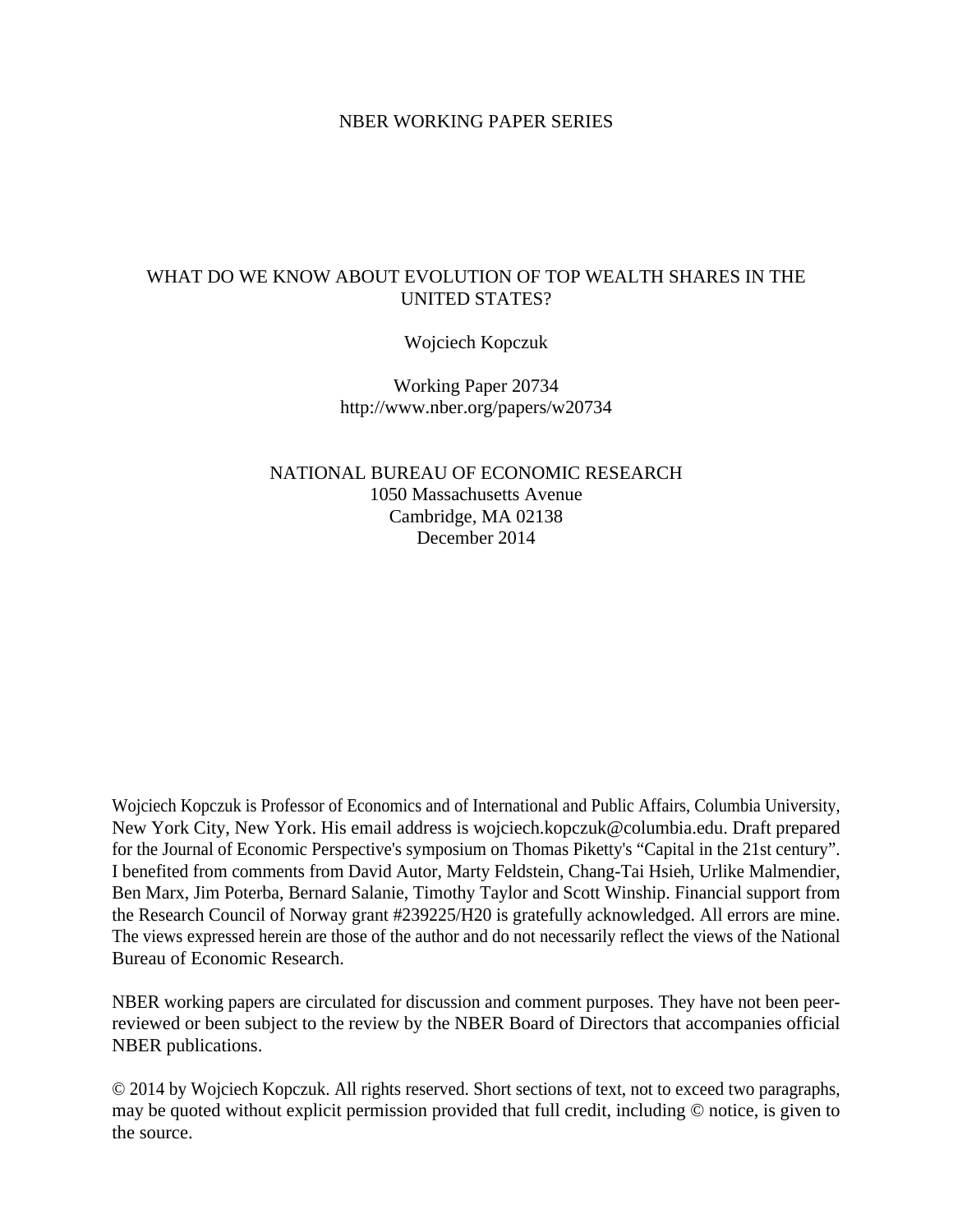What Do We Know About Evolution of Top Wealth Shares in the United States? Wojciech Kopczuk NBER Working Paper No. 20734 December 2014 JEL No. D31

### **ABSTRACT**

I discuss available evidence about the evolution of top wealth shares in the United States over the last one hundred years. The three main approaches – Survey of Consumer Finances, estate tax multiplier techniques and capitalization method – generate generally consistent findings until mid-1980s but diverge since then, with capitalization method showing a dramatic increase in wealth concentration and the other two methods showing at best a small increase. I discuss strengths and weaknesses of different approaches. The increase in capitalization estimates since 2000 is driven by a dramatic and surprising increase in fixed income assets. There is evidence that estate tax estimates may not be sufficiently accounting for mortality improvements over time. The non-response and coverage issues in the SCF are a concern. I conclude that changing nature of top incomes and the increased importance of self-made wealth may explain difficulties in implementing each of the methods and account for why the results diverge.

Wojciech Kopczuk Columbia University 420 West 118th Street, Rm. 1022 IAB MC 3323 New York, NY 10027 and NBER wk2110@columbia.edu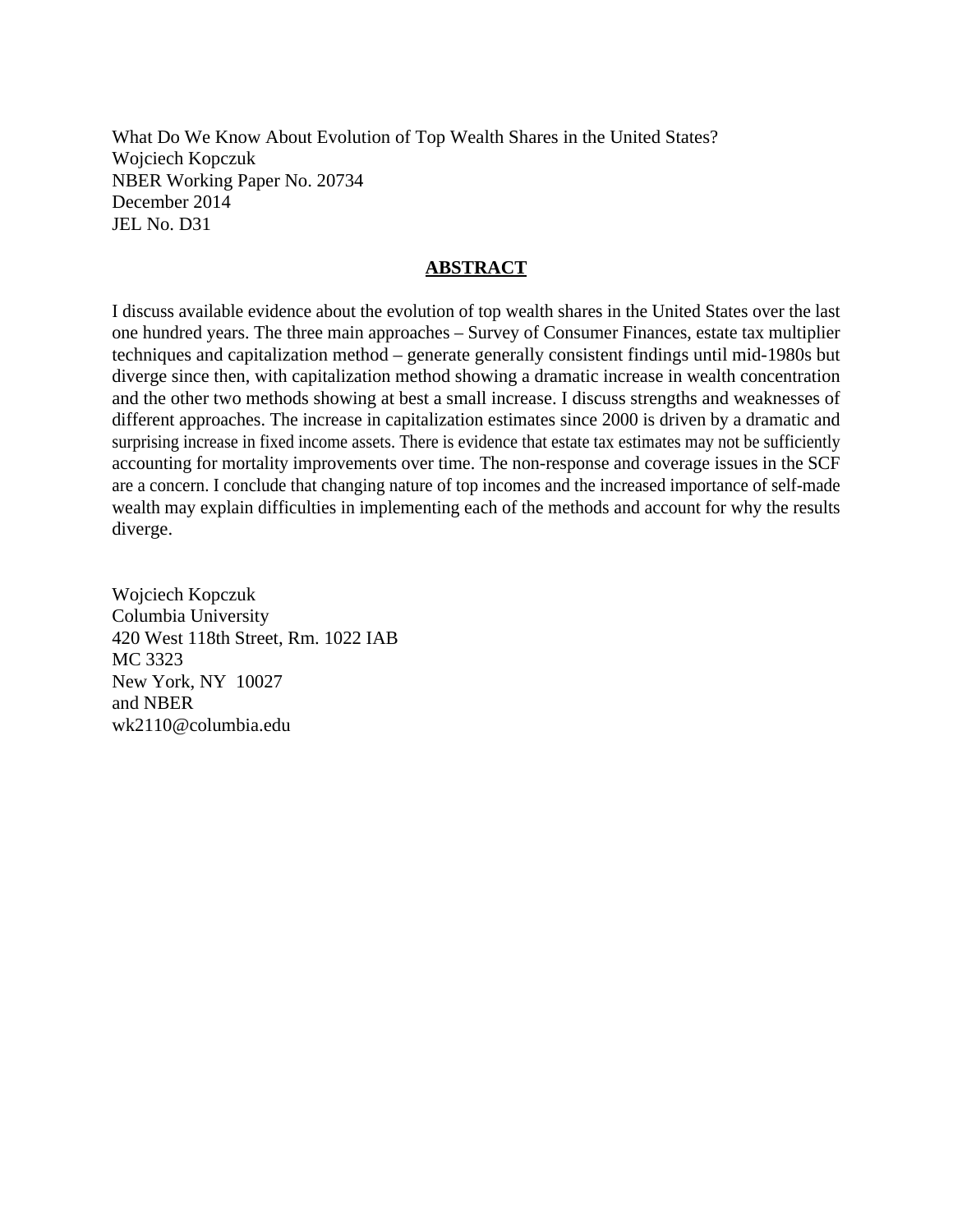In Piketty's (2014) prominent book, *Capital in the Twenty-First Century*, he argues that the concentration of wealth may become increasingly extreme in the future. As Piketty reminds us, the group of rentiers — people living off of accumulated capital — has been historically large and politically and socially influential. Since much of large fortunes end up being inherited, current concentration of wealth is bound to predict at least weakly, and perhaps strongly, how important rentiers will be. Regardless of whether one buys into depictions such as "the rentier, enemy of democracy" (p. 422), the extent to which the well-off are going to rely on work vs return to their wealth in the future is clearly important for assessing the extent to which a society will view itself as in some way a meritocracy.

Given that the US economy has experienced rising inequality in its income and earning distributions (for example, Piketty and Saez 2003, or see the Symposium on the Top 1 Percent in the Summer 2013 issue of this journal), one would expect that the distribution of wealth would follow a similar path. However, available evidence on this topic is much more scant and conflicting than that on income and earnings. In fact, when Piketty (2014) reports direct estimates of wealth concentration for France, UK, Sweden and the US in Chapter 10 of his book, he finds little evidence of dramatic increase in wealth concentration in any of these countries (yet?).

In this paper, I discuss three main different methods of looking at the US wealth distribution: the survey-based method using data from the Survey of Consumer Finance conducted by the Federal Reserve; the estate multiplier method that uses data from estate tax returns to estimate wealth for the top of the wealth distribution; the capitalization method that uses information on capital income from individual income tax returns to estimate the underlying stock of wealth. At the time when Thomas Piketty wrote his book, only estimates based on the estate multiplier and SCF were available; the capitalization method has been implemented by Saez and Zucman (2014) since the book was published. I also briefly comment on the usefulness of the fourth method: lists of high-wealth individuals, most notably the annual Forbes 400 list.

I will discuss the strengths and weaknesses of these approaches. I will focus in particular on a central difference in the estimates: the survey-based and estate tax methods suggest that the share of wealth held by the top 1 percent has not increased much in recent decades, while the capitalization method suggests that it has. I will offer some possible explanations for this divergence in findings: for example, questions over whether survey evidence on wealth captures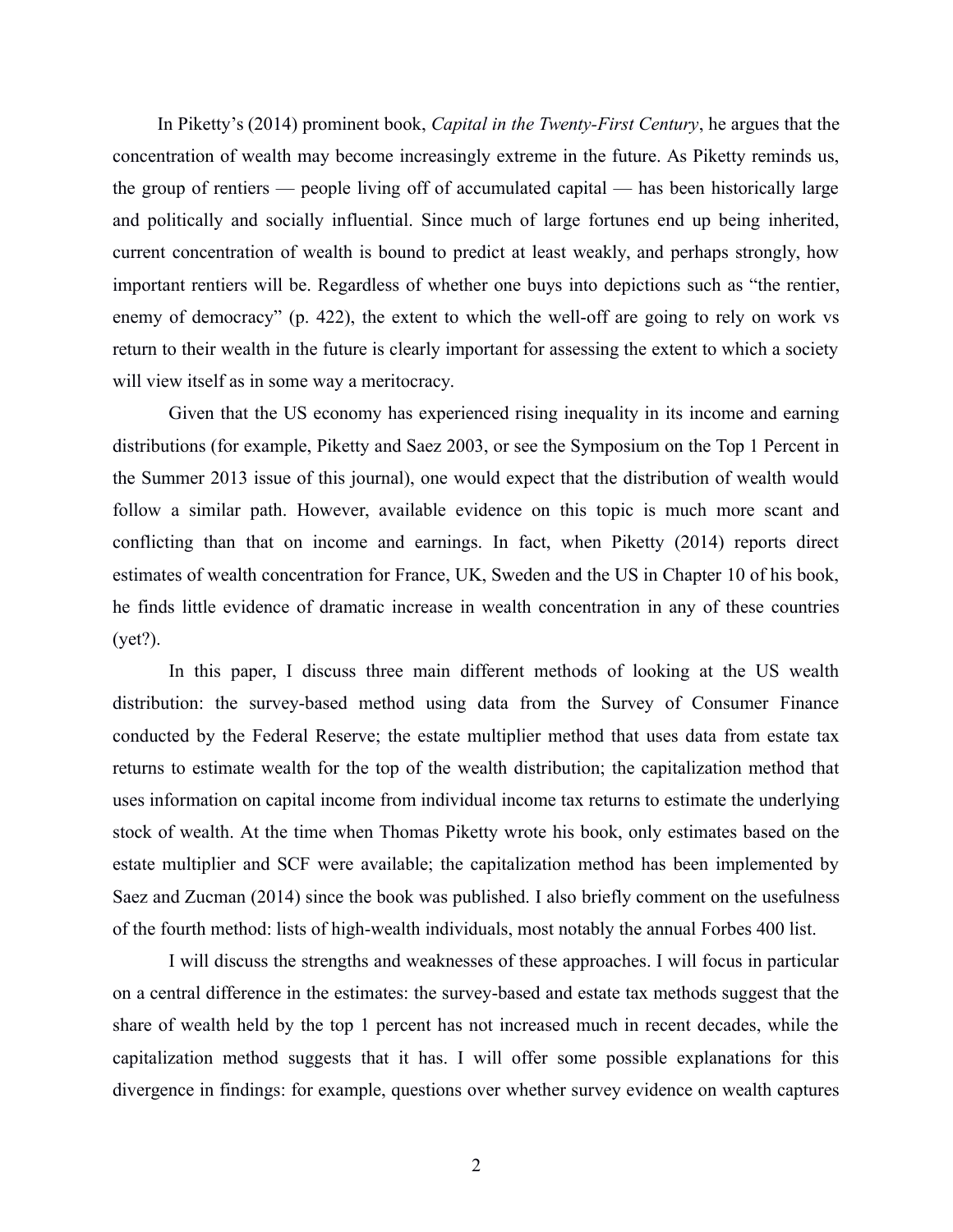those at the very top of the wealth distribution; varying estimates of the mortality rate of the very wealthy (which are necessary in projecting results from the estate tax to the broader population); sensitivity to rate of return assumptions; and changes in tax policy or business practices that would tend to alter the relationship between annual flows of income and accumulated stocks of wealth.

More broadly, as income inequality has grown in recent decades, the nature of wealth inequality has changed. Those in the top 1 percent of the US income and wealth distribution have less reliance on capital income and inherited wealth, and more reliance on income related to labor, than several decades ago. This transition can also help to explain why the methods of calculating wealth reach different results. These changes in the underlying sources and characteristics of high income and wealth must be the building blocks for understanding the connection between income and wealth inequality and whether, as predicted by Piketty (2014), the inequality of wealth and the importance of inherited wealth will dramatically rise in the future.

# **Basic Patterns in the Concentration of Wealth**

There are four main ways of measuring wealth at the very top of the distribution. First, one can carry out a survey that oversamples high net worth taxpayers. The Survey of Consumer Finances is the only source of that kind in the United States. Second, while the United States does not have an annual wealth tax (a few developed countries do — France and Norway in particular), it does have an estate tax. The estate tax records provide a snapshot of the distribution of wealth at the time of death. Third, while wealth itself is not reported to tax authorities, much of the capital income that wealth generates is taxable and observable, which provides an opportunity to estimate the underlying wealth distribution based on the annual flows of capital income. Finally, lists of named top wealth-holders exist — Forbes has published the best-known such list since 1982.

The coverage of these data sources varies in specific ways. In principle, the survey-based and capitalization methods allow for characterizing all (or, at least, most) of the wealth distribution. The estate tax approach is limited to drawing inferences based on the population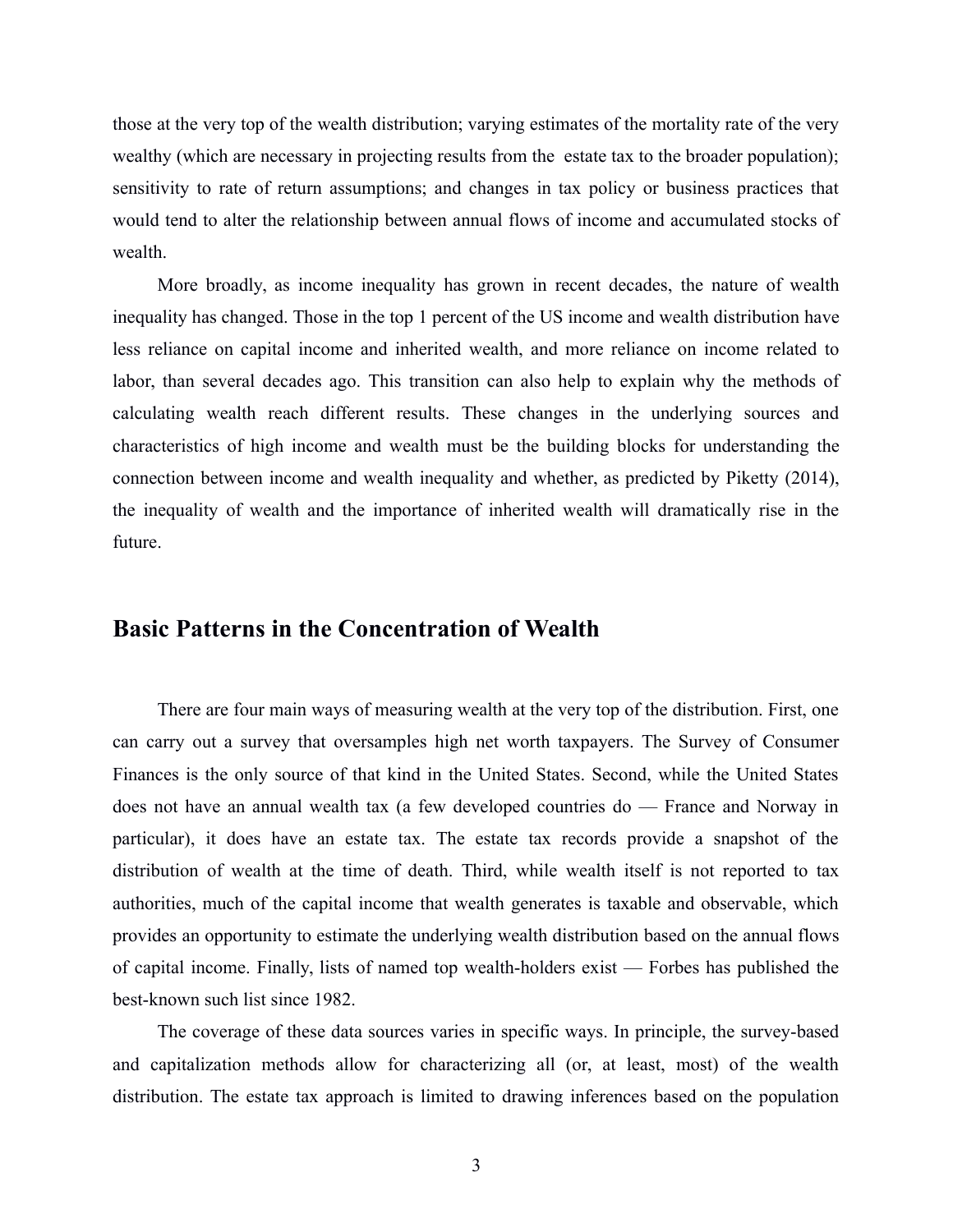subject to the tax. For most of the twentieth century, this method allowed for constructing estimates for the top 1%, although changes since 2001 and especially since 2010 significantly reduced the coverage of the tax.<sup>[1](#page-4-0)</sup> The named lists are limited to the very small group of top wealth-holders and have non-systematic coverage.

In terms of the time frames over which the data are available, estate tax and capitalization methods allow for constructing estimates going back to the beginning of the 20th century: the US income tax was introduced in 1913 and the estate tax was introduced in 1916. The Survey of Consumer Finances is available every three years starting with 1989, with precursor surveys available in 1962 (Survey of Financial Characteristics of Consumers) and 1983 (which was also called the Survey of Consumer Finances but had methodological differences relative to later surveys).<sup>[2](#page-4-1)</sup> Differences in coverage and sampling suggest that  $1962$  and  $1983$  survey estimates should be treated with more caution than those for later years, especially for the top 1 percent. The capitalization series presented here is based on recent work of Saez and Zucman (2014) and covers the period from 1913-2012.

Each of the four methods has benefits and drawbacks that I will discuss in what follows. Before doing so, let us establish the basic facts. Figure 1 shows the evolution of the top 1% and the top 0.1% of the wealth distribution using the methods that allow for constructing it. Figure 2 shows the evolution of the top 10 percent of the wealth distribution using the survey-based and capitalization methods and, separately, the wealth of the group from the  $90<sup>th</sup>$  to  $99<sup>th</sup>$  percentile that is, the top 10 percent of the wealth distribution excluding the top 1 percent. Several observations are worth noting.

<span id="page-4-0"></span><sup>1</sup> The estate tax series presented here is based on Kopczuk and Saez (2004a) and stops in 2000. Changes in estate tax threshold reduced the coverage in subsequent years will limit applicability of this approach to groups significantly smaller than the top 1% .

<span id="page-4-1"></span><sup>2</sup> The series presented here were compiled by Roine and Waldenström (2014), and are in turn based on the work of Kennickell (2009b, 2009c), Wolff (1996) and Lindert (2000). An unpublished paper by Scholz (2003) contains an alternative way of constructing wealth concentration estimates that generates very similar qualitative patterns. Related surveys are available for a few other years between 1962 and 1982, but they have not been used to estimate top wealth shares due to a small number of high net worth individuals.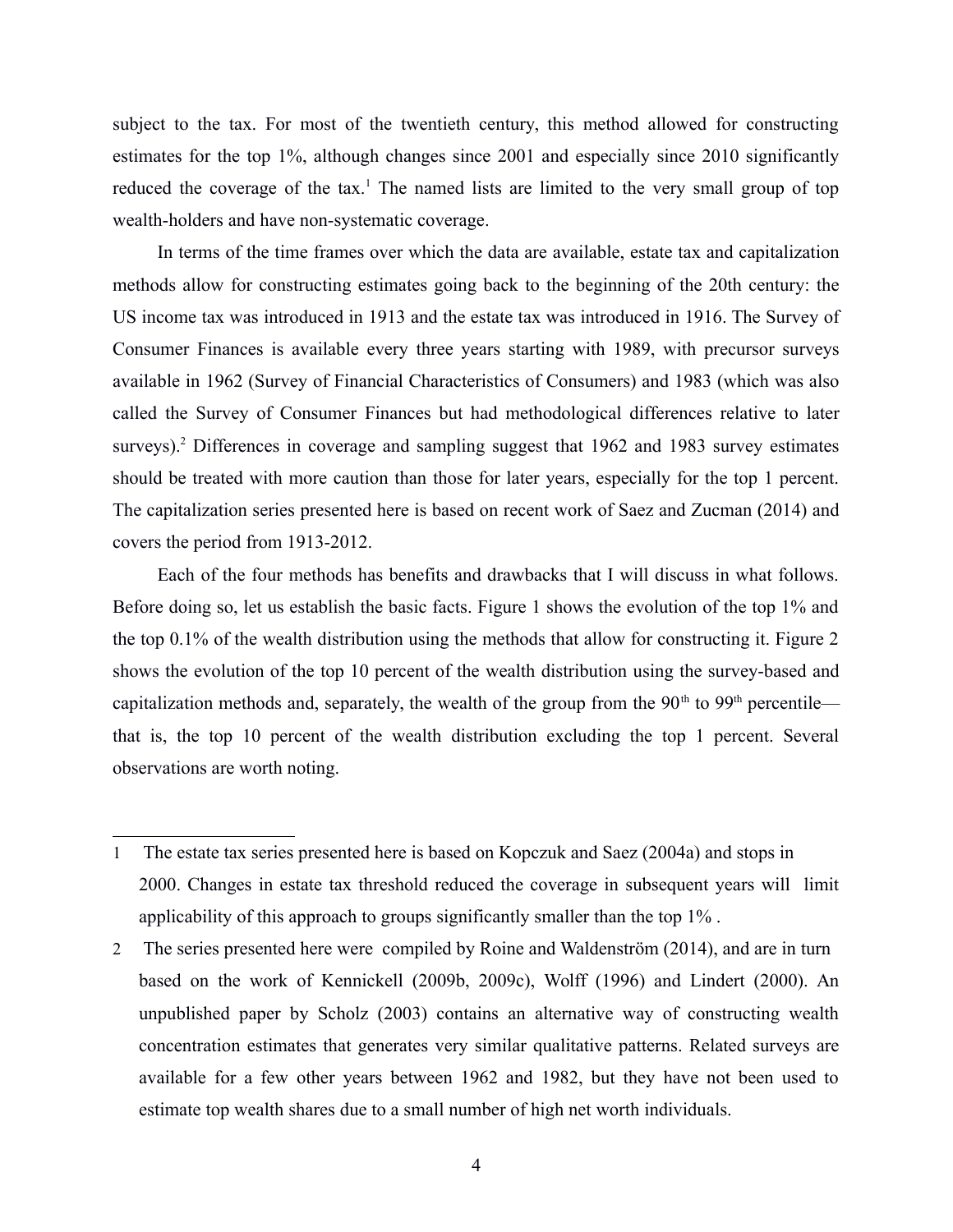First, wealth is always highly concentrated. The share of wealth held by the top 10 percent has fluctuated between 65 and 85 percent of total wealth, the share of wealth held by the top 1 percent has ranged between 20 percent and as much as 45 percent of all wealth, and the share of wealth held by the top 0.1% ranged between less than 10 percent and as much as 25 percent.

Second, the methods agree that the US wealth concentration peaked before the Great Depression and declined afterwards, staying relatively low at least until the 1980s. They do not necessarily agree on the timing though: the estate multiplier shows rapid drop in the aftermath of the Great Depression while capitalization method shows more gradual adjustment, with rapid decline only in the late 1930s.

Third, the estate tax approach produces estimates that are lower than the other two approaches for the top 1% (estimates for the top 0.1% are much closer), but until the 1980s the two series available for that period move in a parallel fashion. There are conceptual differences that may generate differences in these approaches. The estate tax multiplier method assigns wealth to individuals, the SCF to households and the capitalization method to "tax units". There are also differences in observability of assets. For example, tax evasion skews tax based methods but not necessarily the SCF. Debt is observable on estate tax returns but hard to capture by the capitalization method (accounting for debt decreases the estate multiplier estimates of the top 1% share by more than 1 percentage point throughout and over 4 percentage points in the 1930s). Assets that do not generate taxable capital income have to be imputed in the capitalization approach.

Fourth, both the survey-based and the capitalization method paint a very similar picture of the top 10 percent of the wealth distribution. Both indicate that that the share of wealth held by the top 10 percent increased since the late 1980s.

Fifth, the estimates for the top 1 and top 0.1 percent of the wealth distribution diverge since the 1980s. The methods that rely on direct measurement of wealth—that is, those based on the Survey of Consumer Finance and on the estate tax—show at best a small increase in the share of wealth held by the top 1 percent, while the capitalization methods shows a steep increase.

Sixth, given that the Survey of Consumer Finance SCF and capitalization generate similar trends in recent years for the top 10 percent, but different trends for the top 1 percent, it follows also that they do not coincide for the lower portion of the top 10 percent. The SCF shows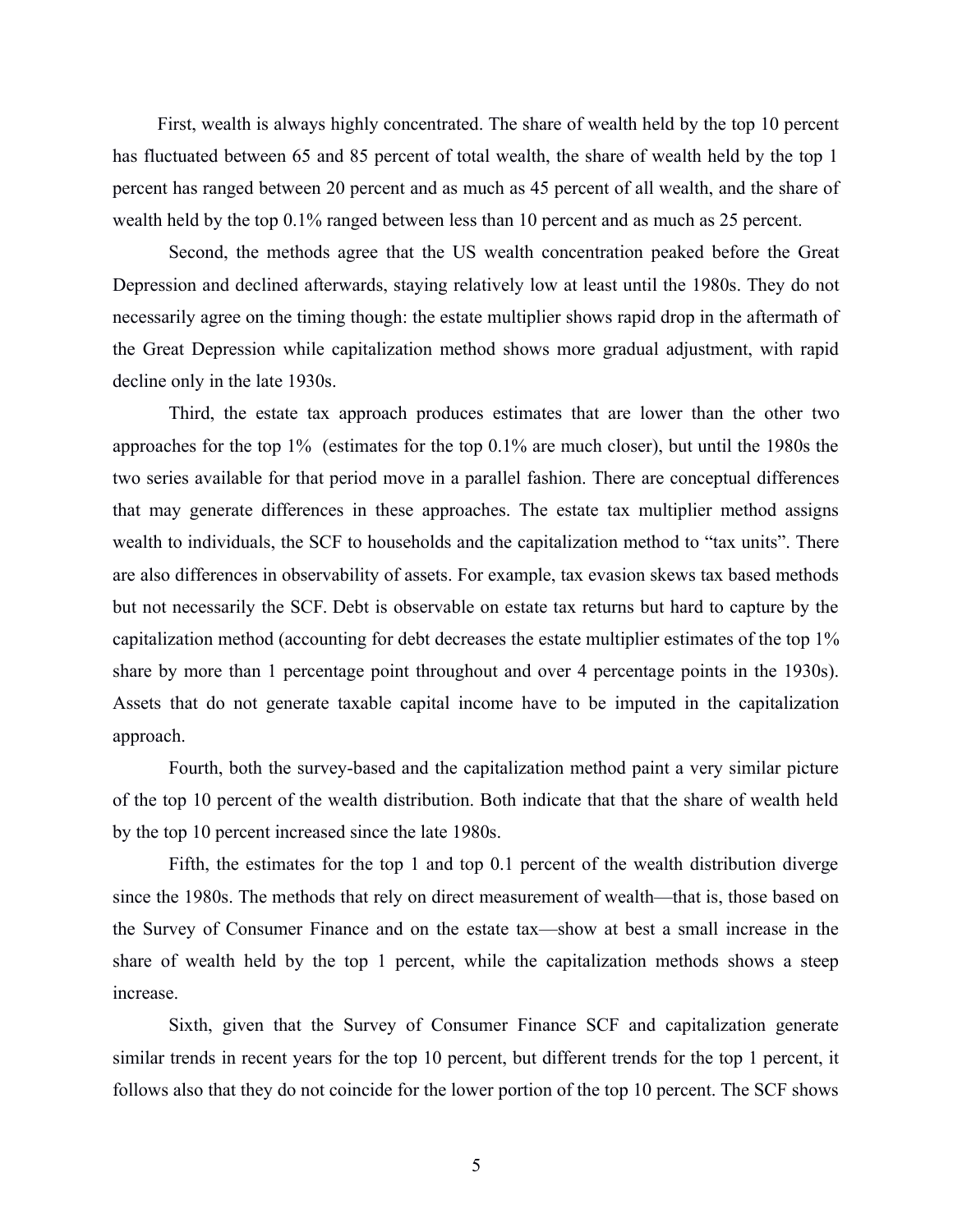a marked increase in the share of wealth going to P90-P99, while the capitalization method shows a decline.

Different approaches to estimating the distribution of wealth cover different periods of time and different parts of the distribution. They do not always paint the same picture, either. It is important then to understand the assumptions and the sources of data in order to understand weaknesses and strengths of different approaches. The next section discusses each of these four methods in more depth, and the following section then seeks to explain the discrepancies across the data series.

# **Four Methods of Measuring the Wealth Distribution**

## **Survey of Consumer Finance**

In the nutshell, the Survey of Consumer Finance is designed to measure household wealth. Kennickell (2009b, 2009c) provides detailed overviews of its design. The definition of wealth in this survey includes all conventional categories of assets. Kennickell (2009b) concludes that the most important omissions are expected payments from defined benefit pension plans (naturally, Social Security wealth is also not accounted for), income streams from annuities or trusts, and human capital. In each case, these omissions are income-generating assets that are difficult or impossible to trade, and that also escape the estate tax because they stop at death of the owner.

To cover the full wealth distribution in a way that accurately represents the concentration of wealth at the top end, the Survey of Consumer Finance supplements its random sample of the entire population with a stratified "list sample" derived from individual income tax returns. As the result, the survey significantly oversamples the very top of the wealth distribution. The sample, however, explicitly excludes individuals who belong to the Forbes 400 even if they are otherwise selected. Kennickell (2009a) notes that fewer than expected members of Forbes 400 were sampled, possibly because wealth in the Forbes sample may be held in trusts or by multiple family members, or because of errors in either Forbes or the Statistics of Income tax data that is relied upon for stratification.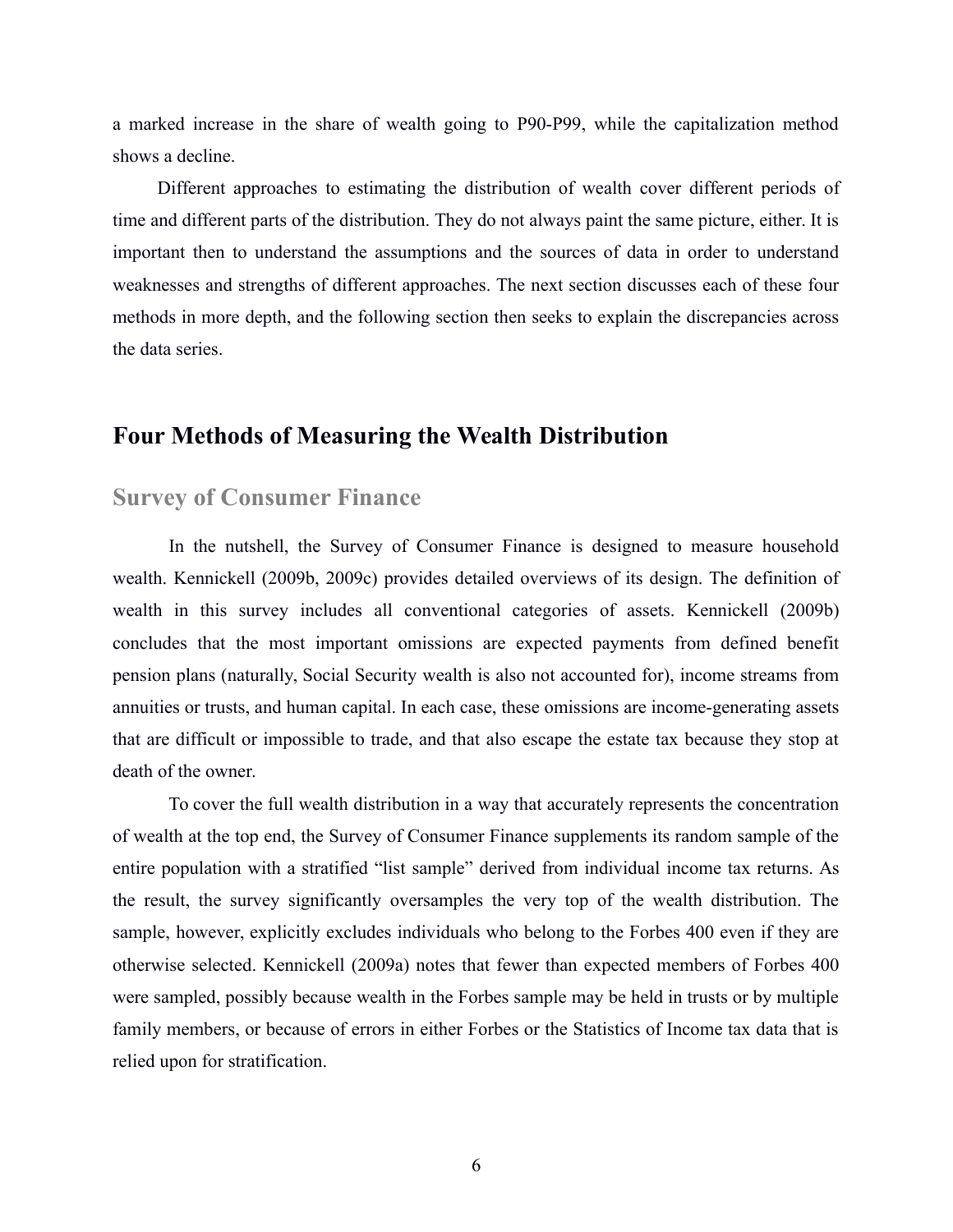A concern with the Survey of Consumer Finance is that the response rate among highwealth individuals is only about 25 percent. Kennickell (2009a) discusses the response rate issue and the difficulties in reaching the very wealthy individuals, and concludes that the major difficulty in obtaining responses is the length of time that the interview takes. Given that this sample of high-wealth sample is selected based on external income tax information, it is in principle possible to adjust for any potential non-response bias that varies systematically with observable characteristics: for example, if those, say, younger or with higher income were underrepresented because of a low response rate, those in these categories who did respond could be weighted more heavily. However, Kennickell (2009a) finds little evidence of non-response bias on observables. In particular, he comments that refusal (and various reasons for it) appears not related to the wealth index derived from income tax information that is relied on in sample design. Of course, one cannot eliminate the possibility that the sample is biased on some unobservable characteristics, but at least as the first pass, the sample does not appear biased in the dimensions that can be captured using income tax data.

### **Estate Tax Data**

Since 1916—with the exception of 2010 when the estate tax requirement was eliminated for one year—estates of decedents with value exceeding a certain threshold are required to file an estate tax return. The threshold for the estate tax has varied significantly over time, but for most of the twentieth century it corresponded to 1 percent or more of decedents being subject to the estate tax. In this way, the estate tax return provides a snapshot of wealth at the time of death for the population of sufficiently wealthy decedents.

A first practical difficulty in the estate tax approach is how to generalize from decedents to the full population. Kopczuk and Saez (2004b) provide extensive methodological discussion. The basic idea is to think of decedents as a sample from the living population. The individualspecific mortality rate  $m_i$  becomes the sampling rate. If  $m_i$  is known, the distribution for the living population can be simply estimated by reweighting the data for decedents by inverse sampling weights 1/*mi*, which are called "estate multipliers." Lampman (1962) was the first to provide such estimates for the US economy, although there are earlier estimates using UK data. Kopczuk and Saez (2004a) relied on confidential individual estate tax return data available at the IRS to construct such estimates for all years when they are available (1916-1945, a few years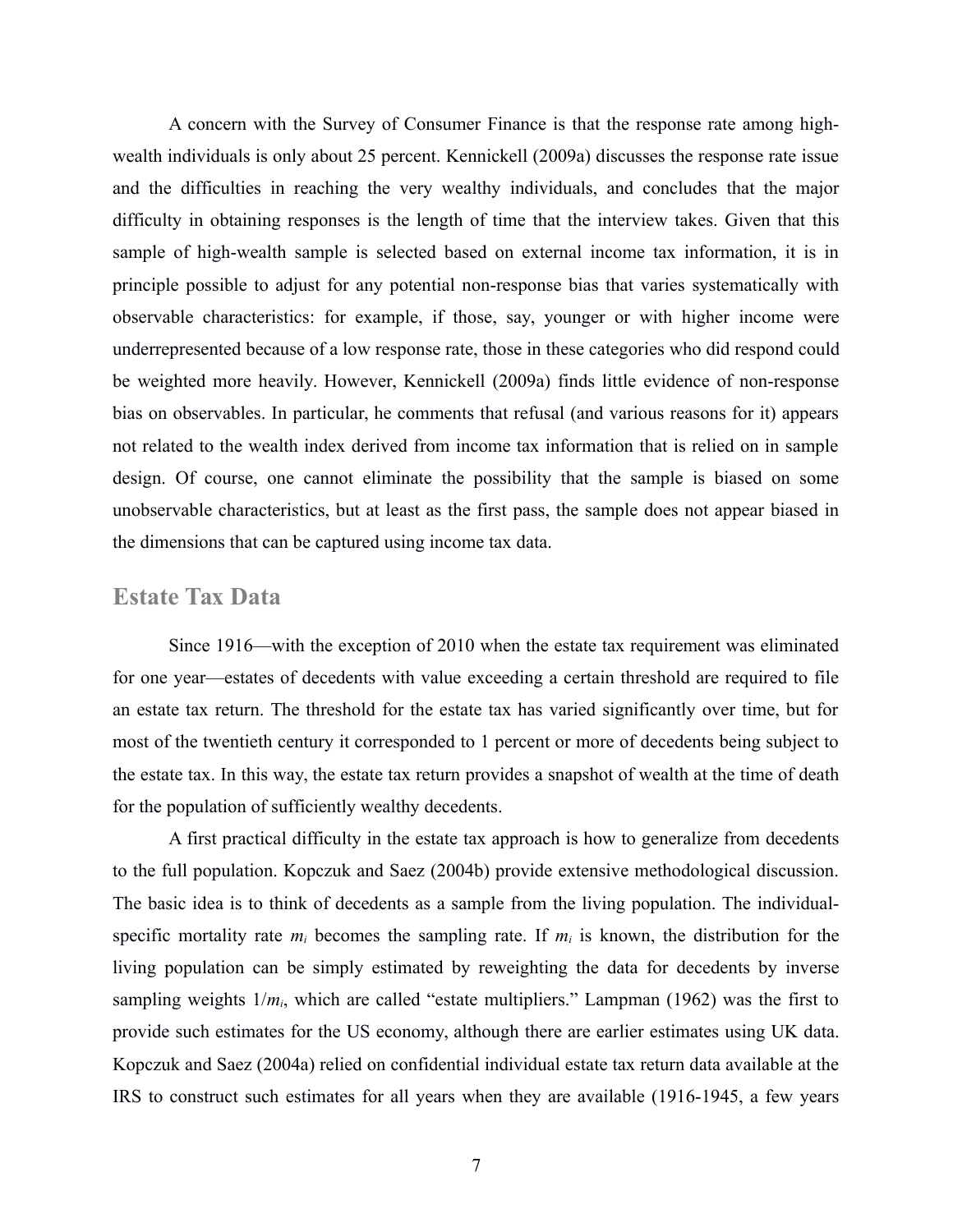between 1946 and 1981 and 1982-2000) and supplemented it using data for a few other years between 1946 and 1981 for which detailed published tabulations exist.

The critical decision in applying the estate multiplier technique is the choice of mortality rates. While population mortality rates are relatively easily observable by age and gender, mortality rates for the wealthy are known to be lower than those for the rest of the population, but exact mortality rates for the wealthy are much harder to observe. Kopczuk and Saez (2004a) use estimated mortality differentials (by age and gender) between college-educated individuals (who are wealthier and longer living) and full population at a single point in time (Brown et al. 2002) to adjust population mortality rates in all other years. The most worrisome feature of this approach is not that the mortality differentials for those with college education and the wealthy are not the same: after all, as a first approximation such a difference would alter the level of the estimated wealth for the top groups, but would not necessarily affect the trend over time. A bigger concern is that the difference between mortality of college-educated and that of the wealthy may have changed over time. I will return to this issue when comparing capitalization and estate multiplier estimates.

As opposed to survey-based and capitalization methods, estate tax assigns wealth to individuals, rather than households. Depending on the composition of households (single vs. couple) across the distribution of wealth and the division of assets within a household, this approach could in theory result in either higher or lower shares of top wealth percentiles relative to estimates based on a household distribution of wealth.

Another set of potential problems arise because the estate of a decedent may be different than wealth of otherwise similar living person for various reasons. As one example, an estate may have been diminished by a high level of end-of-life spending on health care. Estate tax data will reflect tax avoidance achieved by many high-wealth individuals through estate planning. The magnitude of the tax avoidance bias is difficult to assess, but the effect is present; Kopczuk (2013) discusses available evidence. Certainly, there is a lot of estate tax planning and tax avoidance. At the same time, this phenomenon is not new, and there is no clear argument for why estate tax avoidance would have increased over time. Cooper (1979) dubbed the estate tax a "voluntary tax" in the 1970s, before any evidence would suggest that wealth inequality started growing. He showed that many aggressive estate tax planning techniques were possible at that time. Most of the loopholes he discussed can no longer be used, but new approaches have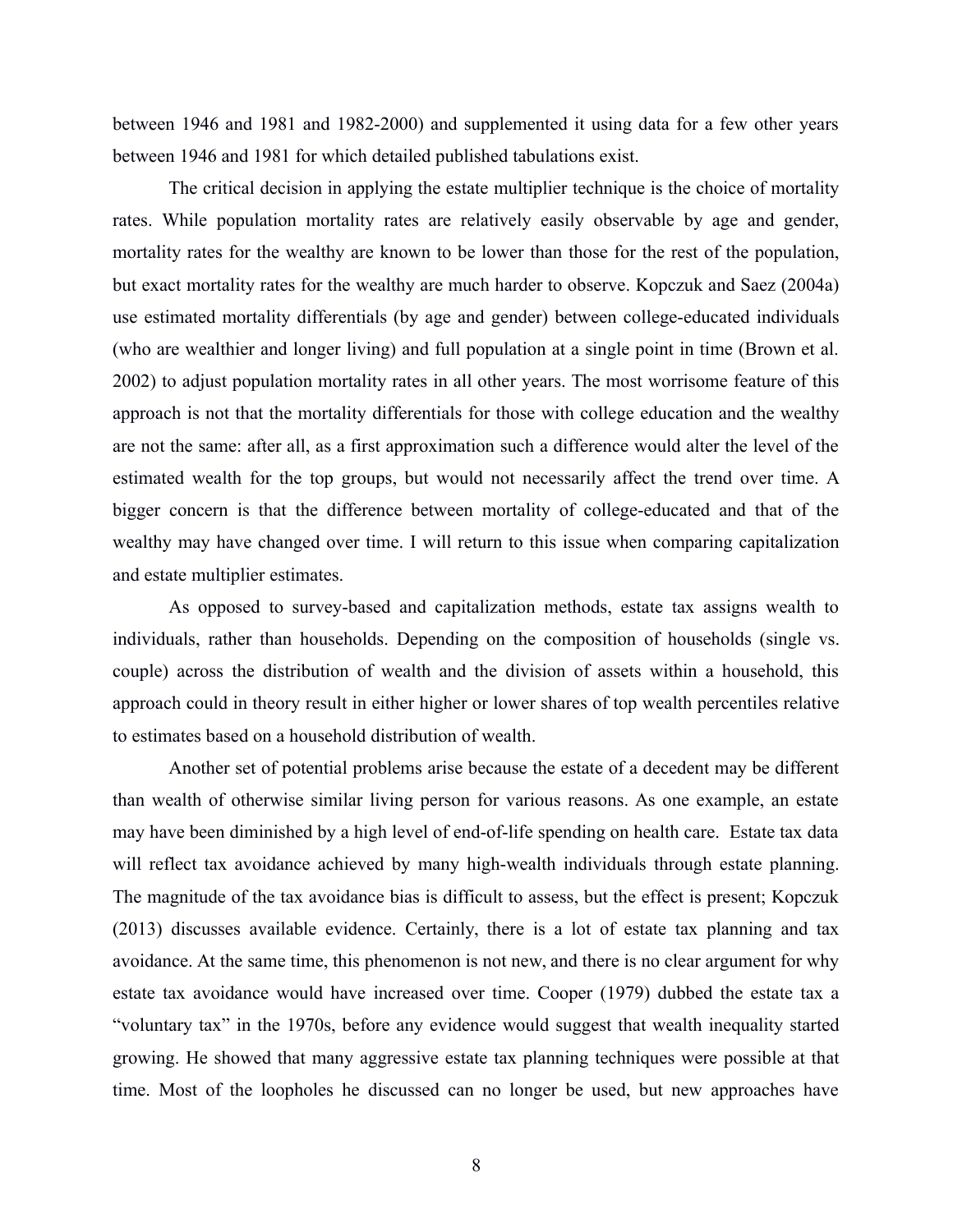become available. The main constraint to aggressive tax planning, stressed by Schmalbeck (2001), is reluctance to relinquish control over wealth — effective estate tax planning inevitably corresponds to transfers with at least some irreversible aspects. Indeed, the available evidence suggests that there is too little tax planning in this context relative to what a fully tax-minimizing taxpayer would do (see Kopczuk, 2013 for a survey of evidence).

Estate tax data that underlies the estate multiplier technique does not cover the full population. Hence, it cannot be directly used to provide an estimate of aggregate wealth, which in turn is necessary for constructing estimates of the share of wealth held by the top 0.1, top 1 or top 10 percent. Kopczuk and Saez (2004a) address this issue by constructing estimates of aggregate wealth using the Flow of Funds data. Saez and Zucman (2014) build on the same approach to construct aggregate wealth in their application of the capitalization method.

## **Capitalization Method**

The idea behind the capitalization method of estimating wealth is straightforward. If we can observe capital income  $k=rW$ , where W is the underlying value of an asset and r is the known rate of return, then we can estimate wealth based on capital income and the appropriate choice of rate of return. Many categories of capital income are subject to income taxation and hence income tax data may be used to implement this approach. Income tax data is "tax unit" based – it may be a married couple or individual, with or without children, depending on tax filing status selected by the taxpayer. Estimates obtained using this approach are likely closer to household (rather than individual) distribution of wealth. This method has a long history, as Saez and Zucman (2014) explain, although it has been rarely used in recent decades. Saez and Zucman (2014) implement and generalize this approach to construct what they refer to as "distributional Flow of Funds" – allocating aggregate wealth and its changes to different segments of the wealth distribution.

As one might expect, some practical difficulties arise in applying this approach. First, not all categories of assets generate capital income that appears on tax returns. For example, defined contribution pension plans do not generate taxable income as the funds accumulate. Owneroccupied housing does not generate annual taxable capital income, although it corresponds to property taxes that may be used to rudimentarily approximate its value. The return on some types of investments is primarily taxed as capital gains (which are very problematic to adequately deal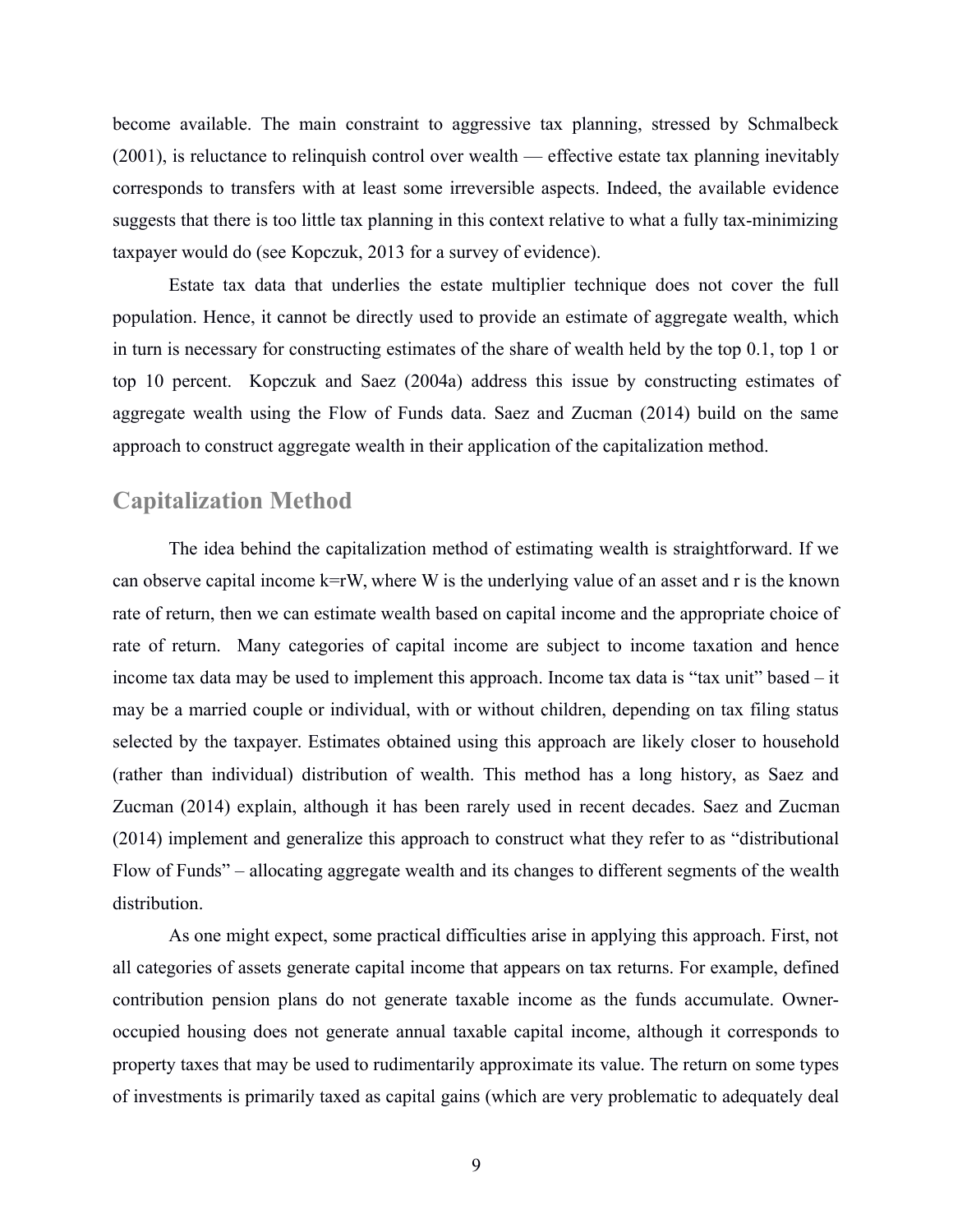with, as discussed below) if sold and are often held until death of the taxpayer, in which case they benefit from an increase in basis ("step up") and the underlying gain is never taxed on the individual level.

Saez and Zucman (2014) report that capital income on tax returns represents only about one-third of the overall return to capital. The rest has to be imputed based on other information in two ways. One aspect of imputation is that either capital gains have to be explicitly accounted for or capitalization factors need to be adjusted for pricing effects that correspond to unrealized returns. Works of art, closely-held businesses and farm assets are examples of problematic categories with no easy fix. As a way of illustration, these categories account for 4%, 10% and 3.7% of assets reported on estate tax returns in 2012 for taxpayers with over \$20 million of assets (roughly a threshold for the top 0.1%). One also needs to explicitly impute wealth corresponding to categories of assets that do not generate income that is observable on individual tax returns such as personal residence, life-insurance or pension funds. They argue that these types of assets are not very important at the top of the distribution.

Second, both realized and expected returns to capital vary by asset, but only a very rough division of capital income is available on income tax returns: specifically, income tax returns include dividends, interest, capital gains, rents and royalties, business income. Piketty (2014) argues that the rate return to large portfolios exceeds the rate of return to smaller ones (discussion on pages 431 and 449, for example). Saez and Zucman (2014) effectively attribute such differences in rates of return to differences in portfolio composition between major assets classes corresponding to the few income streams that can be separately observed on tax returns, without allowing for correlation of rates of return within an asset class with the position in the income distribution.

Third, the capitalization approach assumes that capital income on tax returns on average represents normal return to wealth. There are a number of reasons for concern about this assumption, although it's hard to assess their importance. For example, some markets may be structured in favor of well-positioned individuals. An extreme example would be insider trading. A less extreme would be unequal access to high-yield investments, like those created by hedge funds that have high initial investment requirements. A benign but important example are extraordinary returns accruing to skilled entrepreneurs or investors. In each of these cases, the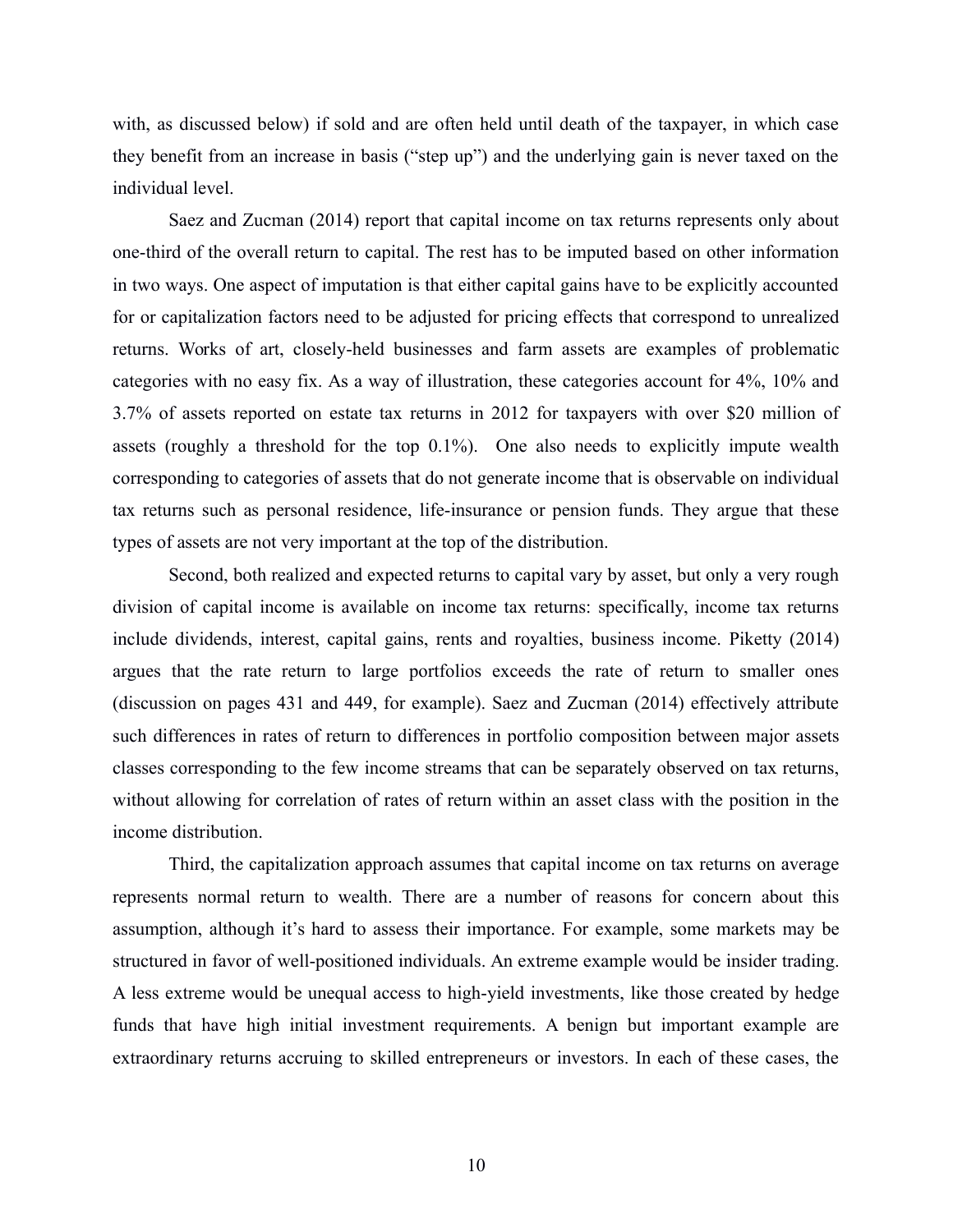capitalization method would overestimate the level of wealth: instead of dividing the observed income by the actual realized rate of return, it would adjust it by a, smaller, normal rate of return.

Fourth, some types of income treated as return to capital on tax returns do not correspond to a person's underlying stock of wealth in a clear way. For example, the "carried interest" rule allows managers of certain investment funds to treat part of their compensation for managing assets as capital gains that are taxed at preferential rates. This is one of many examples of taxpayers acting on the strong incentive for those who face high marginal income tax rates to find ways to characterize their labor income as capital income. Other examples include payment through qualified stock options and certain choices about the choice of form of compensation in closely held firms. Such situations in which compensation is disguised as capital income are another reason why observed capital income might be higher than the normal rate would indicate, resulting in an overestimate of the underlying stock.

Fifth, wealthy individuals may in fact be those who received what, in retrospect, appears to be a very high rate of return. Obvious examples include successful technology companies say Microsoft, Apple or Google—that made their owners into billionaires. The capitalization method can capture the underlying stock of wealth after the valuation has already increased if assets pay on average normal dividends – although rapidly growing companies often do not pay dividends (Google still does not; Apple has only started in 2012; Microsoft initiated its dividend payouts in response to dividend tax cut in 2003). But the capitalization method does not capture gain in the stock of equity wealth until individuals realize capital gains. Even if they do, such capital gains realized during explosive growth would correspond to extraordinary rates of return, but the capitalization method would interpret them as the outcome of a normal rate of return, and hence would overestimate the underlying stock the underlying stock of wealth. It seems plausible that the prevalence of these types of issues is larger at the top of the distribution and that it has increased in recent decades with IPO activity, weakening the attractiveness of the claim that such issues may somehow average out. Indeed, capital gains are an issue in general for the capitalization method, because income tax returns do not contain information about holding period which is necessary to properly capitalize them.

Sixth, the capitalization method is subject to biases due to tax avoidance. In fact, most tax avoidance/planning approaches that would skew estate tax data are going to leave a footprint in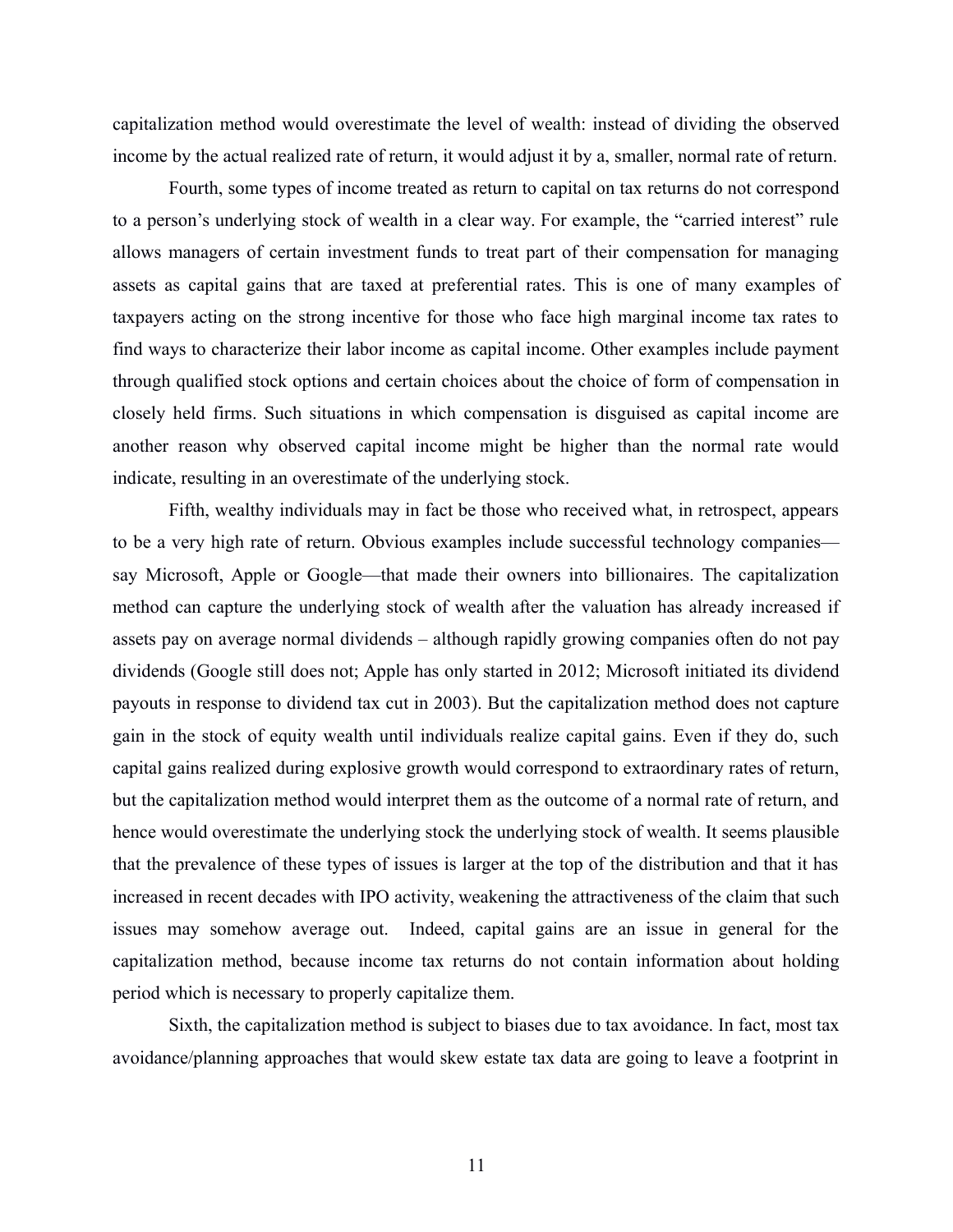income tax data as well. As a trivial example, transfers of any income-generating assets would do so.

Despite these issues, the capitalization method produces estimates of wealth concentration that are parallel to the one obtained using the estate multiplier method until about 1986, as shown earlier in Figure 1. The key question, tackled in the next section, is to understand the source of differences in trends since then.

Saez and Zucman (2014) present a variety of validation checks for the capitalization method. For example, if one looks at the income reporting by foundations, and apply this method, it does a good job of estimating the underlying wealth of the foundation. Of course, foundations are likely to be a poor counterfactual for the very wealthy individuals, because they tend to be more diversified in their investments (in particular, for regulatory reasons) and they are non-taxable. Using matched income and estate data from the 1970s, they show that there is correspondence between wealth and capital incomes that is supporting assumptions of the capitalization method. Finally, the Survey of Consumer Finance includes both income and wealth data, and they again show that the capitalization method allows inferring wealth from the income data. Thus, there are surely reasons to be open to the possibility that the capitalization method may perform well in estimating wealth distribution.

### **Lists of the Wealthiest**

Lists of the wealthiest Americans have the disadvantage of being based on valuations reported by journalists, which for a variety of reasons may contain errors or biases. However, one great advantage of such lists is that a researcher can identify specific people on the list, and thus can identify whether their wealth comes from wages, other labor income, capital income, or inheritance. They also allow for looking at the age of top wealth-holders, their industry, and other factors.

The best-known of the lists of wealthy Americans is the Forbes 400. Using wealth as reported by Forbes, this group accounts for about 2 percentage points increase in the total share of wealth at the top between 1983 and 2013 (Saez and Zucman, 2014). However, there are reasons to be concerned about quality of this data. For example, Piketty (2014, pages 441-443) is skeptical because he thinks that inherited wealth may be underrepresented. A direct comparison of estate tax returns and Forbes data by researchers from the IRS Statistics of Income Division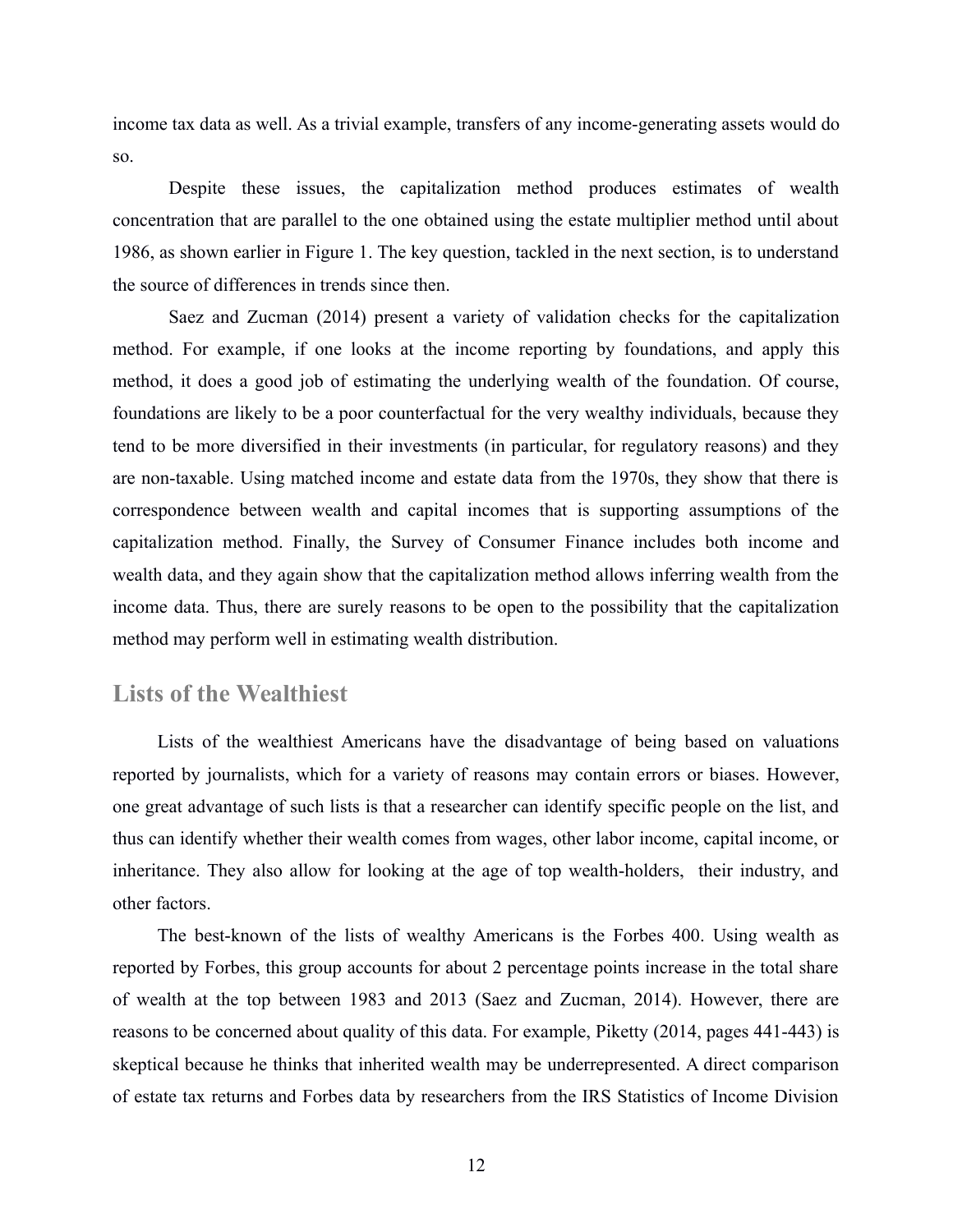(Johnson et al., 2013) finds that actual estates correspond to only about 50 percent of reported Forbes values. Part of this discrepancy may be due to tax avoidance and due to different way of allocating wealth (estate tax is individual, while Forbes often reports wealth for a "family"), but the gap is still very large. Possible reasons for overestimates in Forbes reports include difficulty in observing debt and differences in valuation approaches.

 There are other historical lists going further back than Forbes. An impressive list of the 4,000 wealthiest Americans was published in 1892 by the *New York Tribune* newspaper. A website Classification of American Wealth (http://www.raken.com/american\_wealth/) compiles many sources of information on top wealth-holders. Unfortunately, such sources are not systematic enough to allow for studying trends over time.

## **Understanding Discrepancies between Different Series**

From about 1916 up until the 1960s, there are only two available approaches to estimating the evolving distribution of US wealth: the estate multiplier approach and the capitalization method. They agree that inequality in the distribution of wealth peaked in the 1920s, fell during the 1930s and into the 1940s, and then was mostly unchanged from the late 1940s up through the 1960s. As illustrated earlier in Figure 1, these data disagree on the level of wealth inequality during this time when looking at the top 1%, with the capitalization method usually providing higher estimates than the estate tax method. They are much closer for the smaller top  $0.1\%$ group. Possible straightforward explanations of the systematic difference in levels for the top 1% are differences in the unit of observation (individual vs "tax unit") and difficulty in observing debt on income tax returns.

There is one discrepancy during this time frame that is worth noting: the differing behaviors of the estate tax and capitalization series (as shown in in Figure 1) around the time of the Great Depression. The estate tax approach shows an immediate decline in the share of wealth held by the top 1 percent during the Great Depression. Surprisingly, the capitalization method shows a smooth and fairly steady decline throughout the late 1920s through the 1940s, with the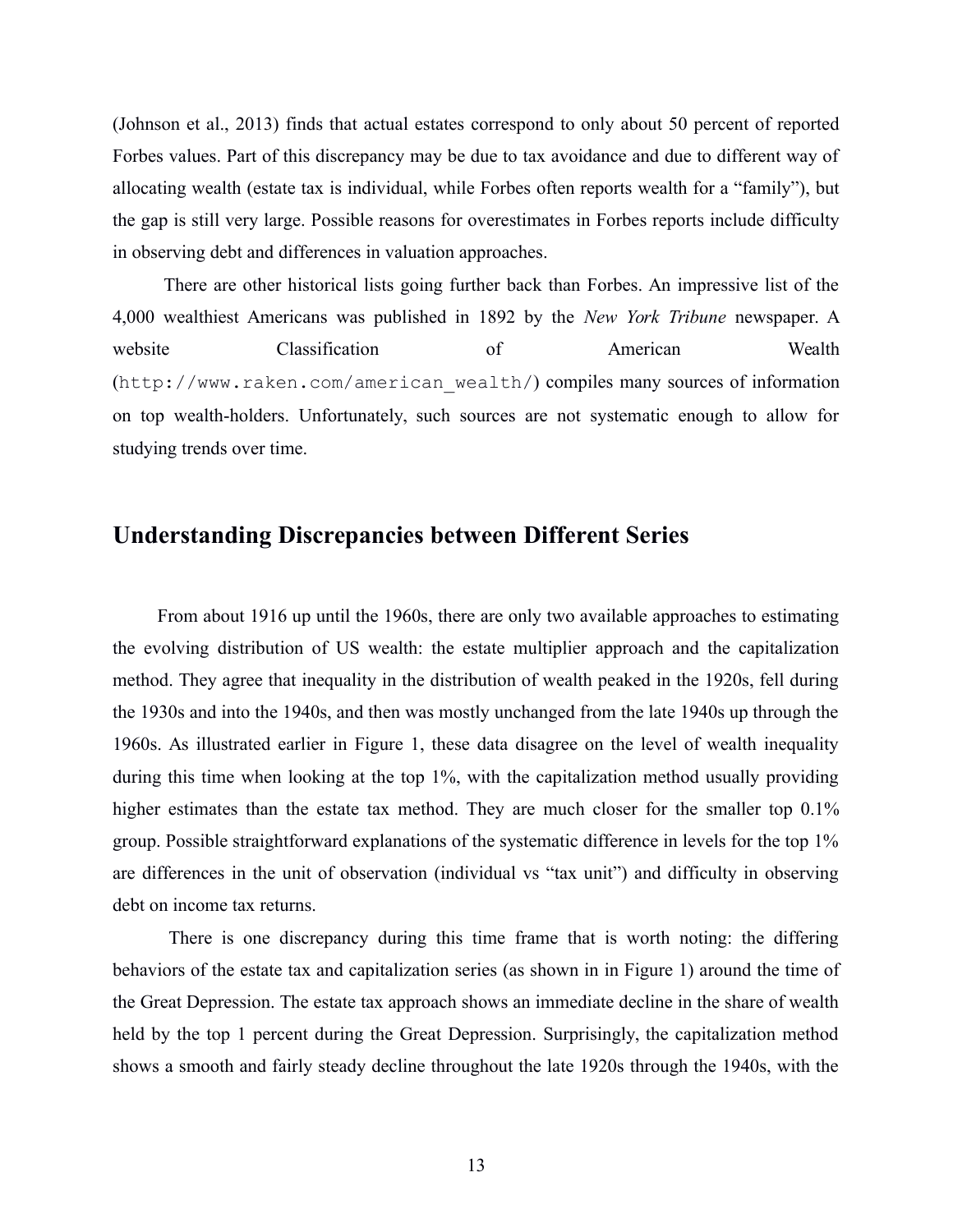largest annual declines in the late 1930s and 1940s. This pattern resembles Piketty and Saez (2003) finding that income inequality experienced the most rapid decline only in the 1940s.

Figure 3 illustrates what accounts for this difference. The figure splits the estimated share of wealth accruing to the top 0.1% into two components: fixed income assets and everything else. Equities account for most of the latter category so that it primarily traces their dynamics; in particular the share accounted for by real estate is fairly smooth and does not affect the qualitative pattern of the series. The sum of the two components adds up to the share of the top 0.1% for the corresponding method. Both methods show the decline in non-fixed income component (driven by equities) after 1929, although the decline in estate multiplier series is much steeper. Strikingly, the two series for non-fixed income component diverge throughout the 1930s. Furthermore, closer inspection of the underlying data available in online appendices to Saez and Zucman (2004) reveals that the capitalization factor for fixed incomes increases dramatically after 1929 reflecting lower yields and that this effect is behind the temporary increase in fixed income component visible on Figure 3 in the early 1930s. The overall result is a relatively gentle decline in the overall share of the Top 0.1% visible on Figure 1. Still, the *increase* in the share accounted for by the value of fixed assets in the capitalization series on Figure 3 nevertheless corresponds to about a 10% *decline* in the real value of such assets between 1930 and 1932.

There is of course the question of which series does a better job in representing dynamics over this period. Given similar dynamics of the two series before and after this episode and given that the estate tax captures wealth directly while capitalization series relies on hard to verify assumptions about the relationship between capital income and underlying stock, it seems reasonable to suspect that the latter approach has trouble picking up distributional dynamics in the aftermath of Great Depression. In particular, it is hard to see why the estate tax series would have exaggerated the extent of decline in non-fixed income assets between 1930 and 1932.

From about 1960 up through the early 1980s, some survey-based evidence on the wealth distribution becomes available through predecessors of the modern Survey on Consumer Finance. Together with the estimates from the estate tax approach and the capitalization method, the general pattern is that the level of inequality of the wealth distribution remains relatively unchanged throughout this period—although there is again a difference in the levels produced by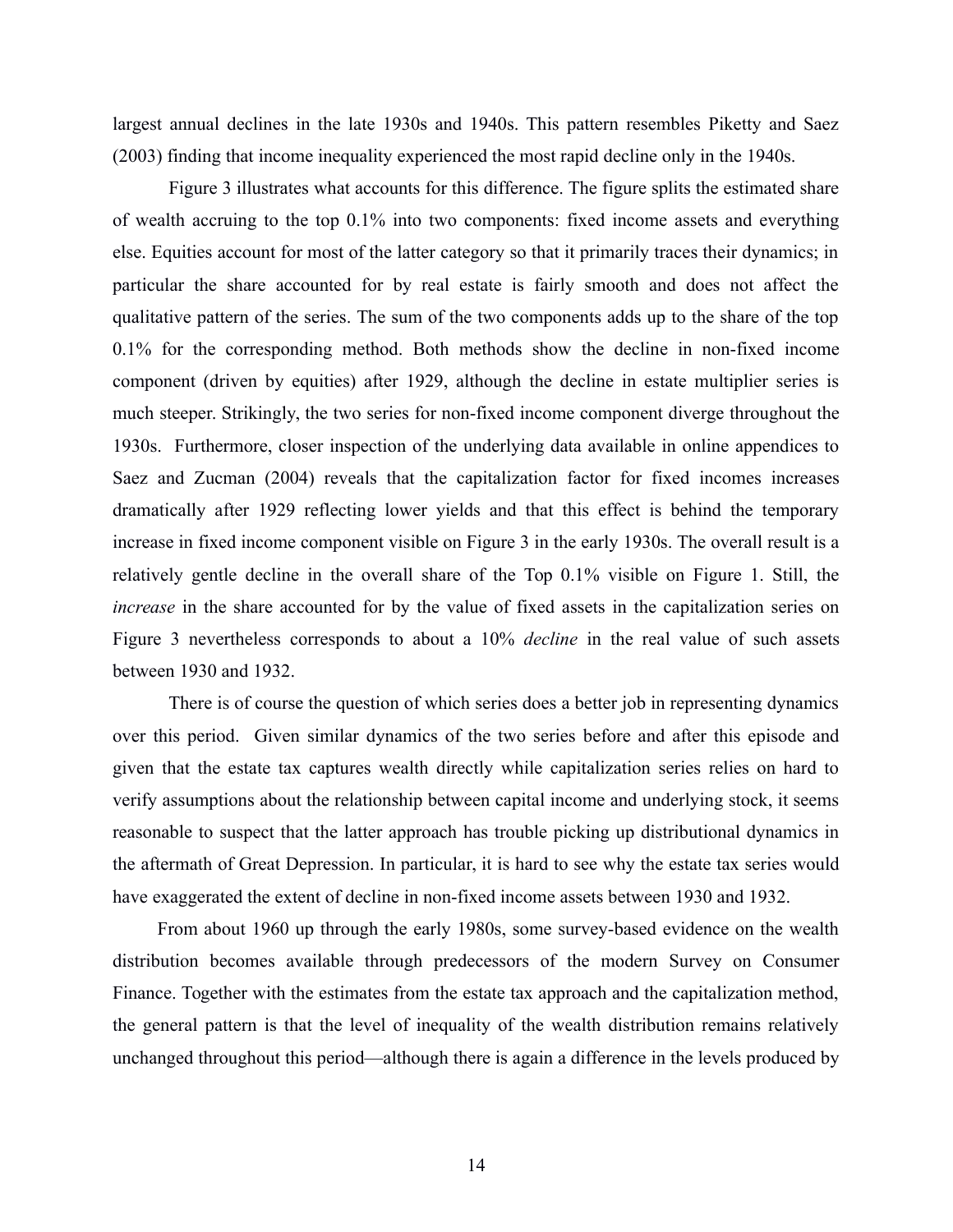the alternative methods as far as the top 1% percent is concerned (though the top 0.1% coincides remarkably well for capitalization and estate multiplier approaches).

However, for the period since about 1986, the trend in the distribution of wealth differs across these approaches. Estimates of the distribution of wealth based on the Survey of Consumer Finance and the estate tax method show little or no rise in the share of total wealth held by the top 1 percent of in the last 30 years, while the capitalization approach finds a substantial rise (as shown earlier in Figure 2). In addition, the Survey of Consumer Finance data shows that the share of wealth received by the  $90<sup>th</sup>$  to  $99<sup>th</sup>$  percentile is rising in recent years, while the capitalization method suggests that the share of wealth for this group is falling.

How can these differences be explained? Some of the possible explanations include lower mortality rates for the wealthy (which could lead to biases in the estate tax method), concerns over survey representativeness (which could lead to biases in the survey-based method), trends in the bias in the rate of return assumptions under the capitalization method, and changes in the relationship between wealth and individual capital income on tax forms driven, for example, by changes in tax law (which could lead to biases in the capitalization method) or tax avoidance (which would affect both capitalization and estate multiplier approaches).

#### *Composition of Top Wealth and Tax Incentives*

A potential problem with the two tax based approaches arises due to changes in tax incentives over the years. First, both approaches may be skewed by tax avoidance and evasion. While this would lead to understating the level of concentration, it is much less clear that this might may make a big difference for the trends, because tax avoidance is hardly a new phenomenon and there is no clear presumption that it has secularly increased or declined over time. While international tax sheltering may be perhaps a bigger issue nowadays, corporate tax sheltering has likely been a much bigger issue in the past. The notion that tax avoidance has increased over time is also hard to reconcile with the evolution of tax rates. The top marginal income tax rate was above 60% from mid 1930s and 1981, and it was as high as 94% at its peak. It was then dramatically cut to 28% between 1981 and 1986 and remained below 40% ever since. Furthermore, tax avoidance is likely to affect both methods simultaneously. In particular, avoiding the estate tax usually entails transfer of assets and often income associated with them, so that it is likely to affect both estate multiplier and capitalization methods together.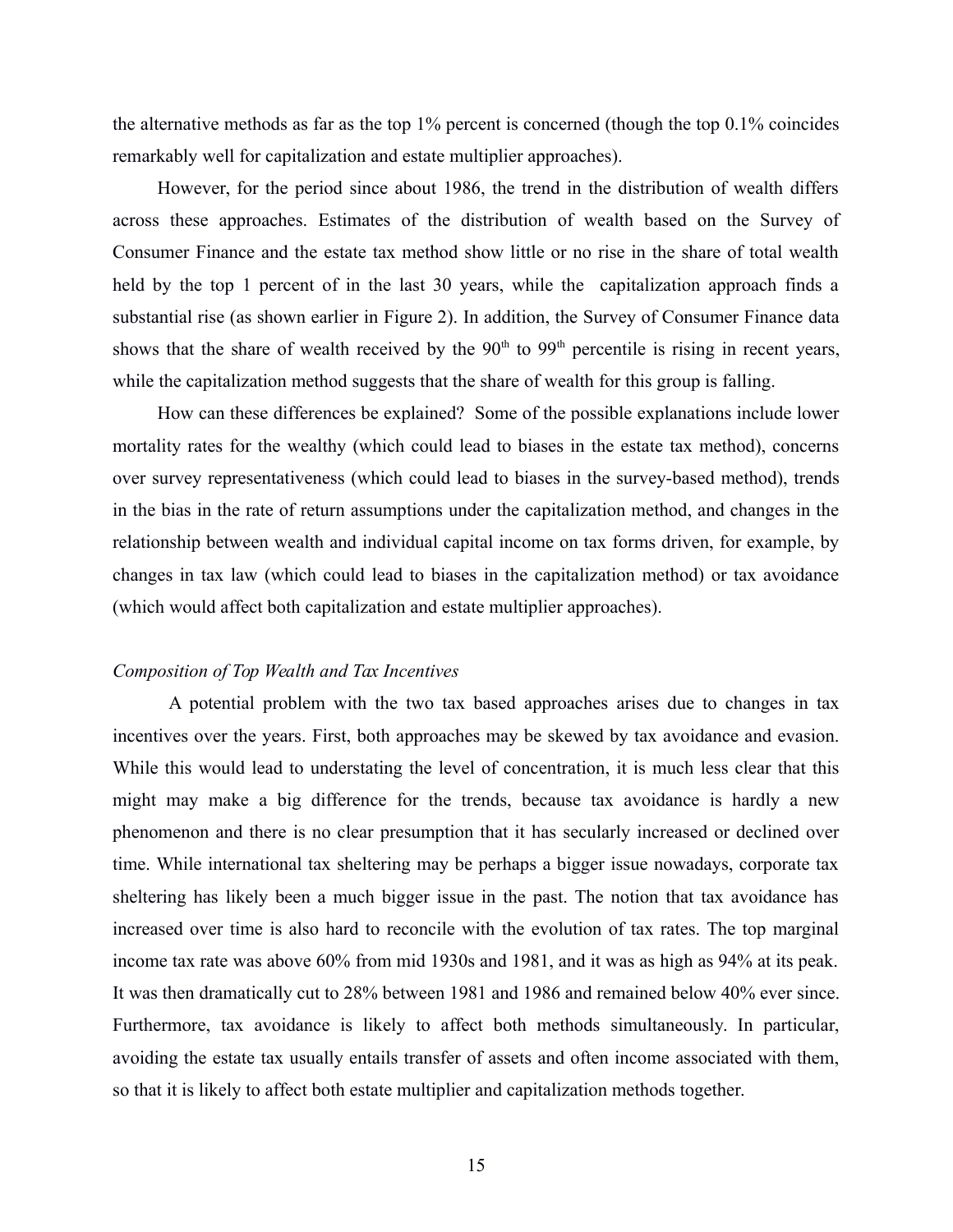There are specific tax events that appear important in understanding the discrepancy between the series. The Tax Reform Act of 1986 in particular created an incentive to shift income from corporate to individual tax returns, in a way that generated massive behavioral response (Gordon and Slemrod 2000). The single largest short-term increase in top income shares in Piketty and Saez (2003) takes place between 1986 and 1988 and reflects precisely this incentive. This is also the exact time when the capitalization measure of wealth begins to drift upward. There is no similar response at that point in time in estate multiplier estimates of wealth. This observation suggests the possibility that the capitalization method of estimating wealth, which is based on income-tax source of information, may be responsive to tax-driven behavior in reporting or realization of capital income, in ways that direct measures of wealth are not. More generally, changes in incentives and the repeal of the key provisions that had been the basis for a numbers pre-1986s corporate tax shelters (such as the repeal of the "General Utilities doctrine") likely increased the extent to which wealth is revealed on individual income (rather than corporate) tax data. Such a trend is a potential explanation for why the Survey of Consumer Finance – which, at least in principle, should not be biased by changes in tax treatment – yields larger wealth concentration in the Top 1 percent in the 1960s and early 1980s than the capitalization method does, and why this difference disappears over time.

Similarly as in the aftermath of the Great Depression, the discrepancy between the two series may also be traced to discrepancy in the composition of top wealth shareholdings. As Figure 3 demonstrates, the sharp separation in the two series in 1986 is initially driven by the fixed income component. There are two incentives associated with the Tax Reform Act of 1986 that may be a potential explanation here. First, the reform significantly reduced deductibility of interest payments and may have increased net capital income reported on income tax returns, thereby driving up the estimate of its share under the capitalization method. Second, the shift from corporate to individual income tax base should have led to increases in all types of business-based income, including categories classified as fixed income.

Going forward, the estate tax series appears to completely miss the late 1990s stock market bubble and so does SCF (although its infrequent timing may be a partial explanation here), while the bubble is clearly visible in the capitalization series. This is very puzzling. It is possible that the estate tax somehow misses owners of successful tech companies who are relatively young and not likely to die, although in principle it should not be an issue since the observations for the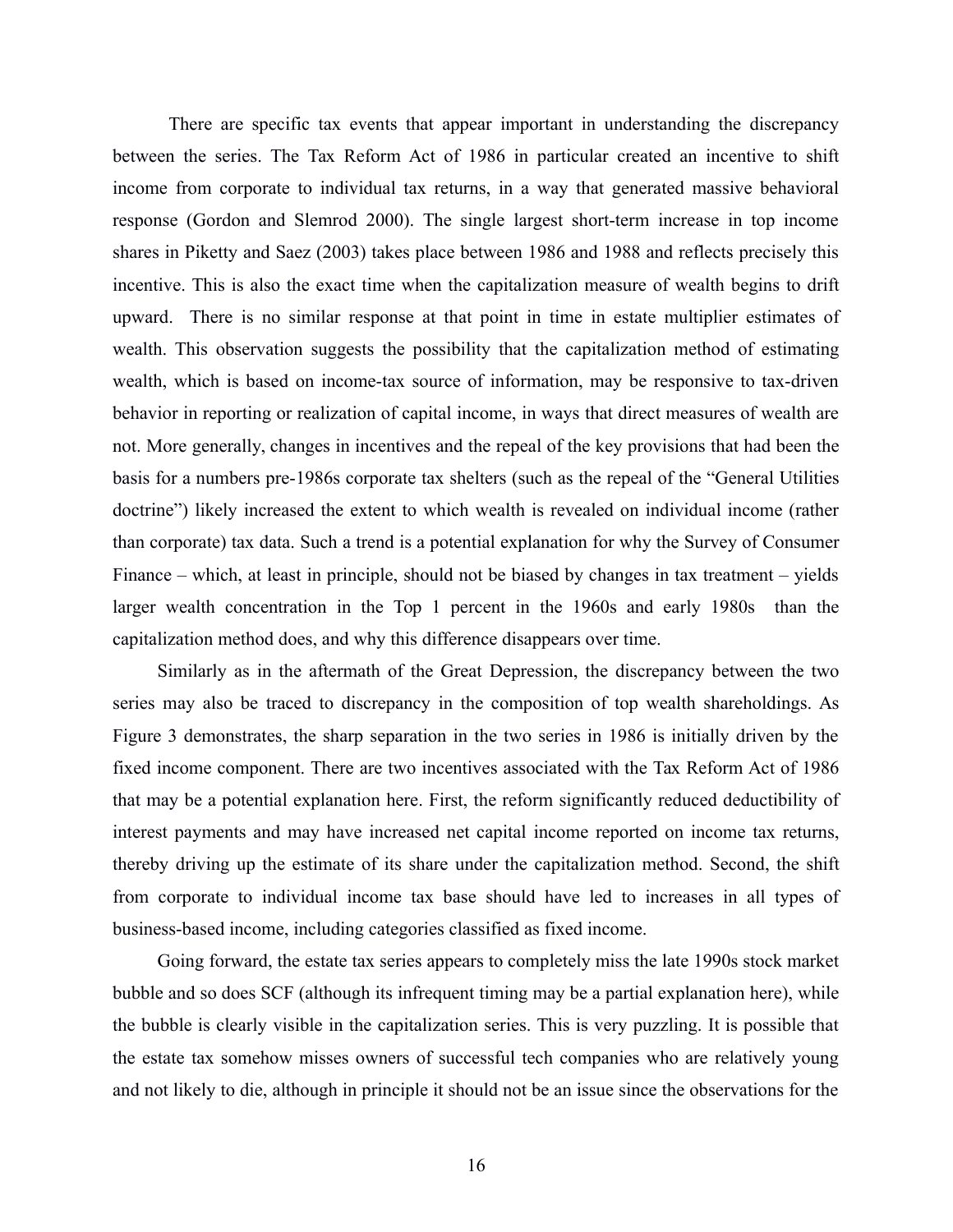few young individuals that do die would just end up being heavily weighted. One would also think that portfolios of other individuals would be partially invested in tech stocks so that the run-up should be visible. None of these appears to be the case. One potential explanation is that estates may elect so called "alternate valuation" under which assets are valued at a later date than death (though, generally within a year) – this could result in smoothing the peak of the bubble, but it would be unlikely to eliminate its presence altogether. Hence, this piece of evidence appears to support the capitalization method. However, it also simultaneously casts doubt on one of its assumptions: in order for the, clearly very rich, estate taxpayers to miss the run-up in stock prices due the tech bubble, their estates had to be insufficiently diversified relative to what the capitalization method assumptions. Put differently, this piece of evidence supports the idea that very high capital incomes on individual tax returns reflect extraordinary rather than normal returns.

The most striking feature of the estimates for 2000s is a huge run-up of fixed incomegenerating wealth in the capitalization series. In fact, this run-up accounts for virtually *all* of the increase in the share of the top 0.1% between 2000 and 2012 and most of the increase since 2003. The underlying change in taxable capital income (reported by Saez and Zucman, 2014, in their Figure 3) is nowhere as dramatic. The fixed income actually falls in relative terms, as would be expected when yields fall. Instead, the (almost) tripling of the fixed income component on Figure 3 (from 3.3% of total wealth in 2000 to 9.5% in 2012) is driven by an increase in the underlying capitalization factor from 24 to 96.6. This is precisely what the method is intended to do: as yields have declined, the capitalization method should weight the remaining income much more heavily. This increase – if real – would correspond to enormous re-balancing of the underlying portfolios of the wealthy throughout the 2000s. An alternative possibility is simply that the capitalization factors are difficult to estimate during periods of very low rates of return resulting in a systematic bias.

### *Mortality Rates for the Wealthy*

As noted earlier, projecting from estate taxes to the general population requires using a mortality rate: the approach treats those who have died as representative sample from the population. However, the wealthy have a lower mortality risk than the general population. Indeed, Saez and Zucman (2014) cite evidence suggesting that socio-economic mortality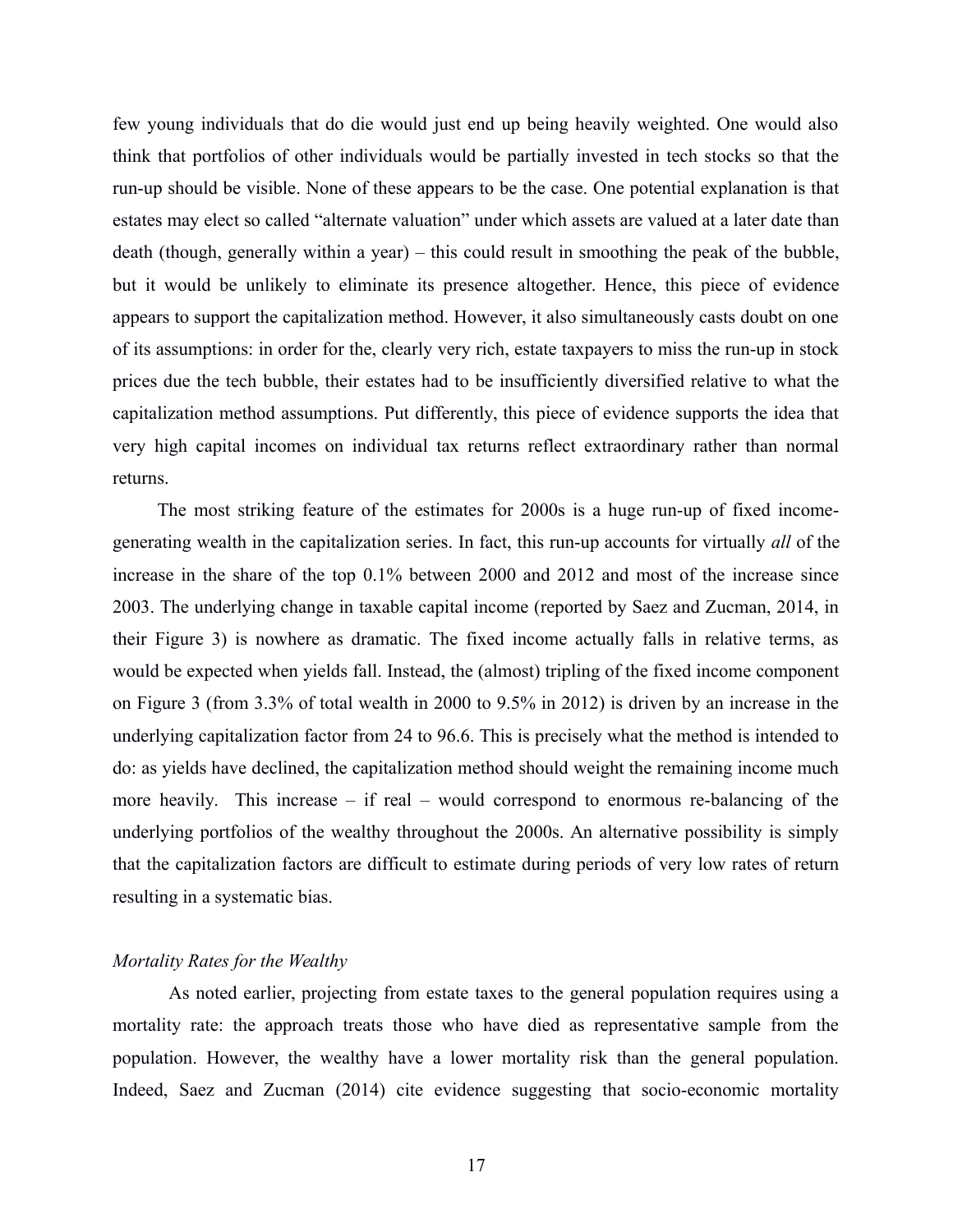differentials for broad demographic groups may have increased in recent decades. Furthermore, in order to shed a light on changes at the very top of the distribution, they use confidential IRS data and report that mortality of those who are college-educated is a good approximation of mortality for the top 10 percent of the wealth distribution, but it still overestimates mortality rates higher in the wealth distribution. For example, their mortality rate evidence implies that mortality rates for 65 to 79 year-old males who are in the top 1 percent of the distribution are three quarters of the mortality rates of those in the top 10%. These are enormous differences in mortality rates: to put them in perspective, this estimated differential in mortality is bigger than that between the top 10 percent of the wealth distribution and the population average. Furthermore, they show that this discrepancy has increased since the 1970s and argue that the implied bias in estate multiplier might be able to explain the difference in trends between the estate tax method and the capitalization method.<sup>[3](#page-18-0)</sup>

This explanation is conceptually plausible, but the estimated gap in mortality rates for the very wealthy is so large and unexplored elsewhere in the literature, that the subject clearly requires further research. For example, an alternative possible explanation for their finding of such a large mortality advantage at the very top of the wealth distribution rests on the observation that, by construction, they report mortality rates for individuals with high capital income (which they interpret as high wealth). If high capital income represents active rather than passive returns, because it is a form of compensation for actively running or managing a business, for example, then individuals with high capital income are partially selected on health — it is being healthy that allows them to be active beyond retirement. On the flip side, individuals who are sickly may instead have an incentive to engage in tax planning and not realize capital income; in particular, there is a strong tax incentive not to realize capital gains until death in order to benefit from the step up of the basis of capital gains at death. As I will argue in what follows, it is likely that individuals at the top of the wealth of the distribution have become increasingly self-made, so that one might plausibly expect that this type of selection has become stronger over time.

<span id="page-18-0"></span><sup>3</sup> Their evidence indicates that mortality assumptions in the Kopczuk and Saez (2004a) study of the estate-tax-based measures of the wealth distribution are not far off for the 1970s, which is also the time when the capitalization method using merged estate and income tax data produces consistent results.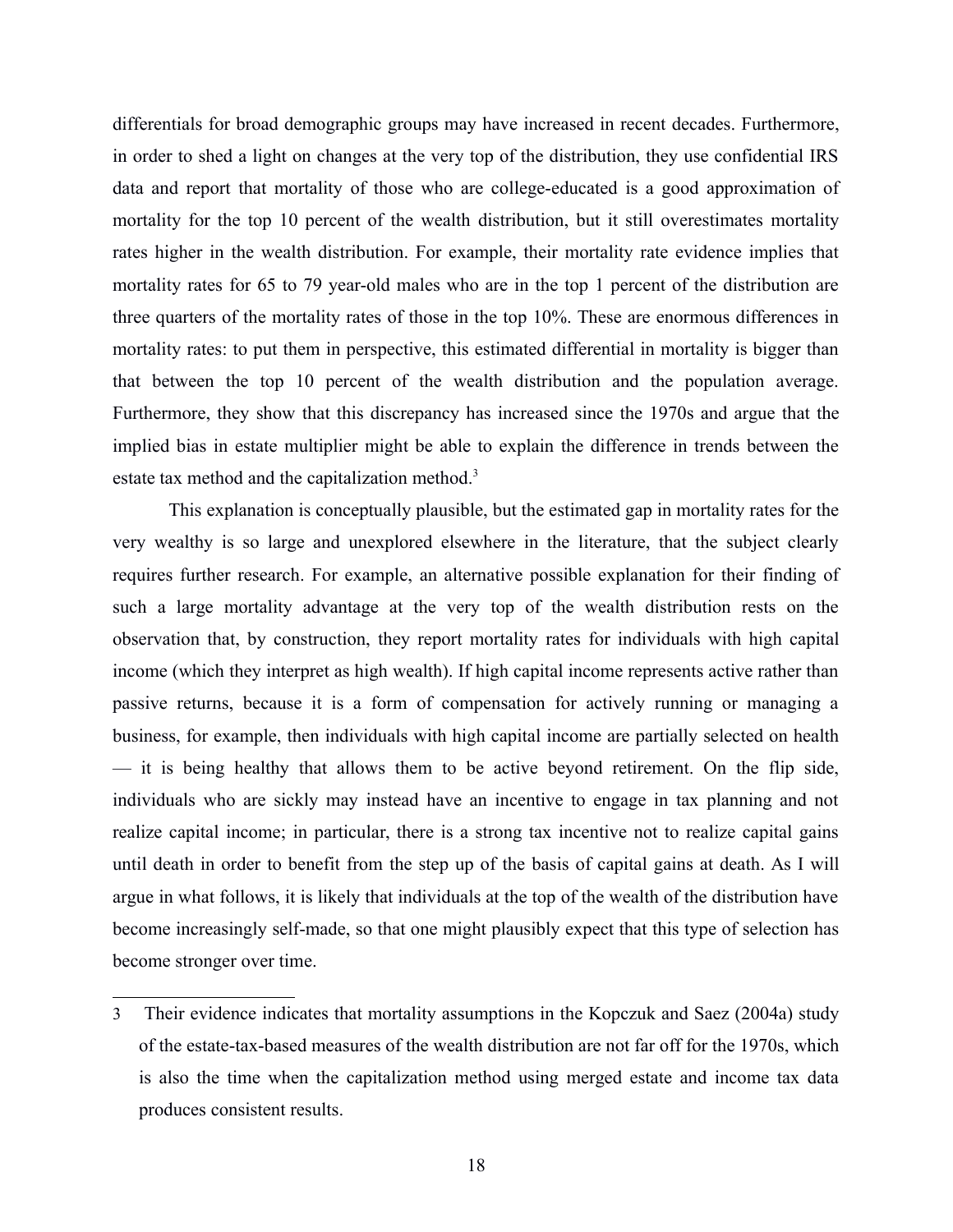The potential of this explanation in explaining trends is also limited. Assuming a Pareto distribution with parameter *a*, a proportional increase in mortality differentials by a factor of 1+*x* everywhere, would result in an increase in the top share implied by estate multiplier method by a factor of  $(1+x)^{1-1/a}$ . Taking the value of  $x=0.3$  (an extremely large value, about the maximum adjustment suggested by Saez-Zucman, 2014, for any age group) and *a*=1.5 (from Kopczuk and Saez, 2004a), it would yield an approximately 20% proportional adjustment in shares – in 2000, it amounts to about 4 percentage points correction for the top 1% share and about 2 percentage points for the top 0.1%, way short of the discrepancy between capitalization and estate multiplier methods that transpired between early 1980s and 2000.

#### *Inclusion of Top Wealth-Holders?*

As noted earlier, the Survey of Consumer Finance explicitly excludes those who appear on the Forbes 400. Saez and Zucman (2014) argue that one reason for the discrepancy between the SCF and the capitalization-based wealth estimates is that the SCF misses some of these top wealth holders. However, remember that with more than 100 million households in the United States, the top 1 percent of the wealth distribution involves more than 1 million households. Even if the Forbes 400 list is capturing the very tip-top accurately—and as noted earlier, that assumption is dubious—the change in the top 400 can account for about 2 percentage points of the 15% increase in the wealth share of the top 1 percent from 1983-2012 that the capitalization approach yields.

Going further down the distribution beyond the top 400 and into the rest of the top 1 percent of households in the wealth distribution, it is certainly possible that the Survey on Consumer Finance does miss individuals beyond the top 400 and does not correct for it by adjusting its weighting scheme, although Kennickell (2009a) finds no evidence of it. The sampling scheme in the SCF is based on income tax information and hence it effectively identifies the top wealth holders in a similar way as the capitalization method does. In neither case, wealth is observed a priori, but wealthy individuals are sampled based on prediction of wealth from income. If this sampling approach fails to represent the wealthy population adequately in the Survey of Consumer Finance, the capitalization method will face similar problems. Similarly, just as the SCF does not include wealth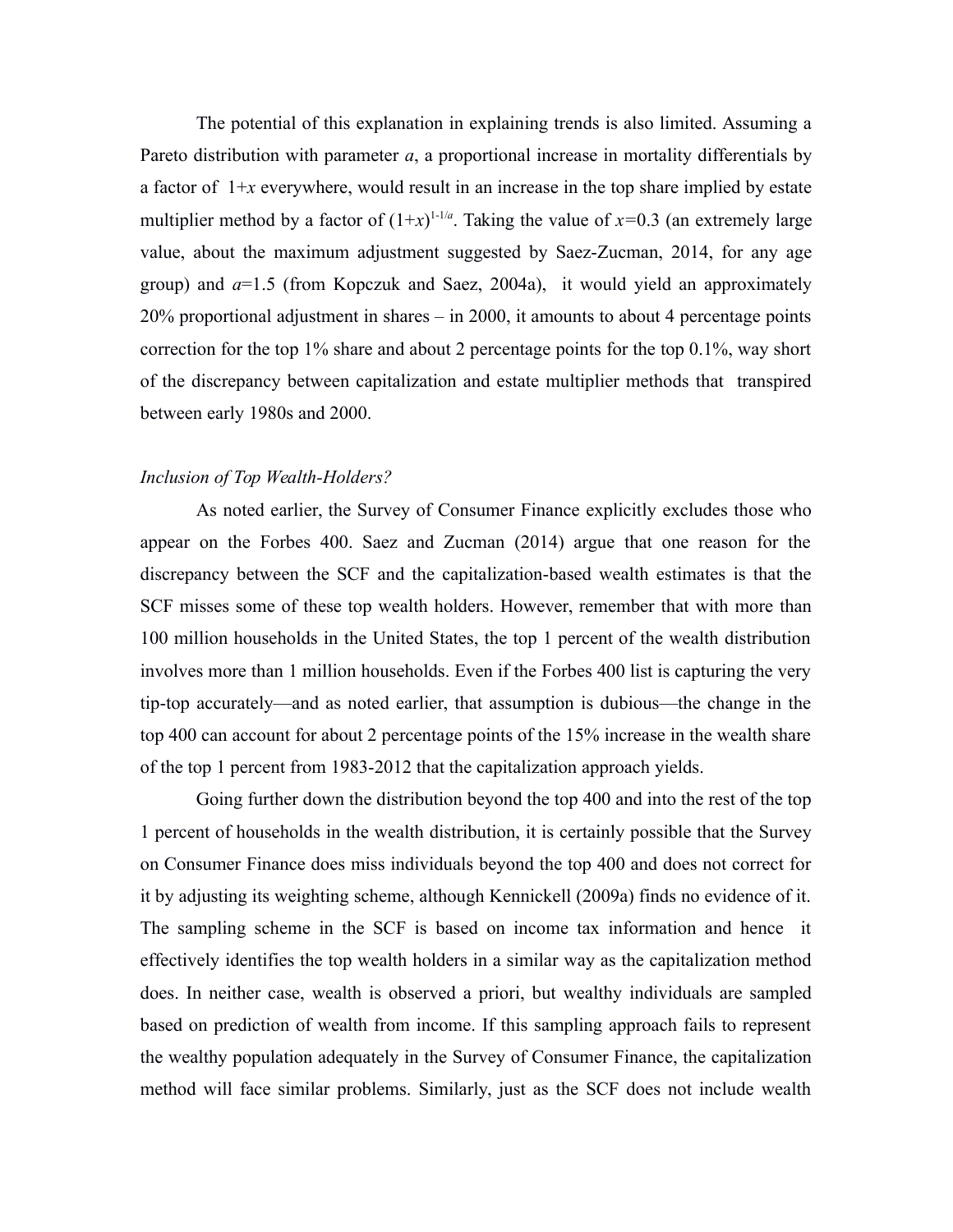from annuities or return to human capital, the capitalization method of estimating wealth is also likely to exclude this wealth: to the extent that income from these forms of wealth is taxable on individual tax returns, it would usually be taxable as labor income.

Hence, it is unclear why this type of bias would generate growing discrepancy between wealth estimates based on the SCF and the capitalization method. Furthermore, if capitalization method produces accurate results and SCF somehow misses the trend, one still would need to explain why SCF provides an estimate of the wealth held by the top 1 percent which exceed the estimates of the capitalization approach in the 1980s but falls below the estimates of the capitalization approach in the 2000s (as visible in Figure 1).

Another issue with the capitalization method lies in its estimates of the share of wealth for the  $90<sup>th</sup>$  to  $99<sup>th</sup>$  percentile, shown is Figure 2. While one cannot completely rule out heavy trends in non-response bias in the Survey of Consumer Finance lower down in the wealth distribution, my prior is that it is not a likely explanation. Assuming that SCF is representative of wealth in the  $90<sup>th</sup>$  to  $99<sup>th</sup>$  percentile group – which is much easier to measure accurately than the top 1 percent – then the capitalization method is actually getting steadily worse in measuring wealth in that group. One potential explanation here may have to do with increasing importance of wealth held in the form of defined contribution pension plans, which are not observed in the income tax data and instead are imputed by the capitalization method. But of course, if imputations matter so much for the group from the  $90<sup>th</sup>$  to  $99<sup>th</sup>$  percentile, they may also matter elsewhere in the wealth distribution. One should also note that estimates of wealth not at the top of the distribution (such as the share of the bottom 90% or 99%) should be treated with caution: because many forms of wealth held lower in the distribution (pensions, housing) do not generate taxable income and require imputations, such estimates are effectively residuals obtained by subtracting estimates of the wealth at the top of the distribution from the overall wealth and hence contain little independent information.

Overall, the existing evidence on what happened to the concentration of wealth in the last few decades is not conclusive. My preference is to rely on the survey-based approach using the Survey of Consumer Finance and the estate-tax approach, primarily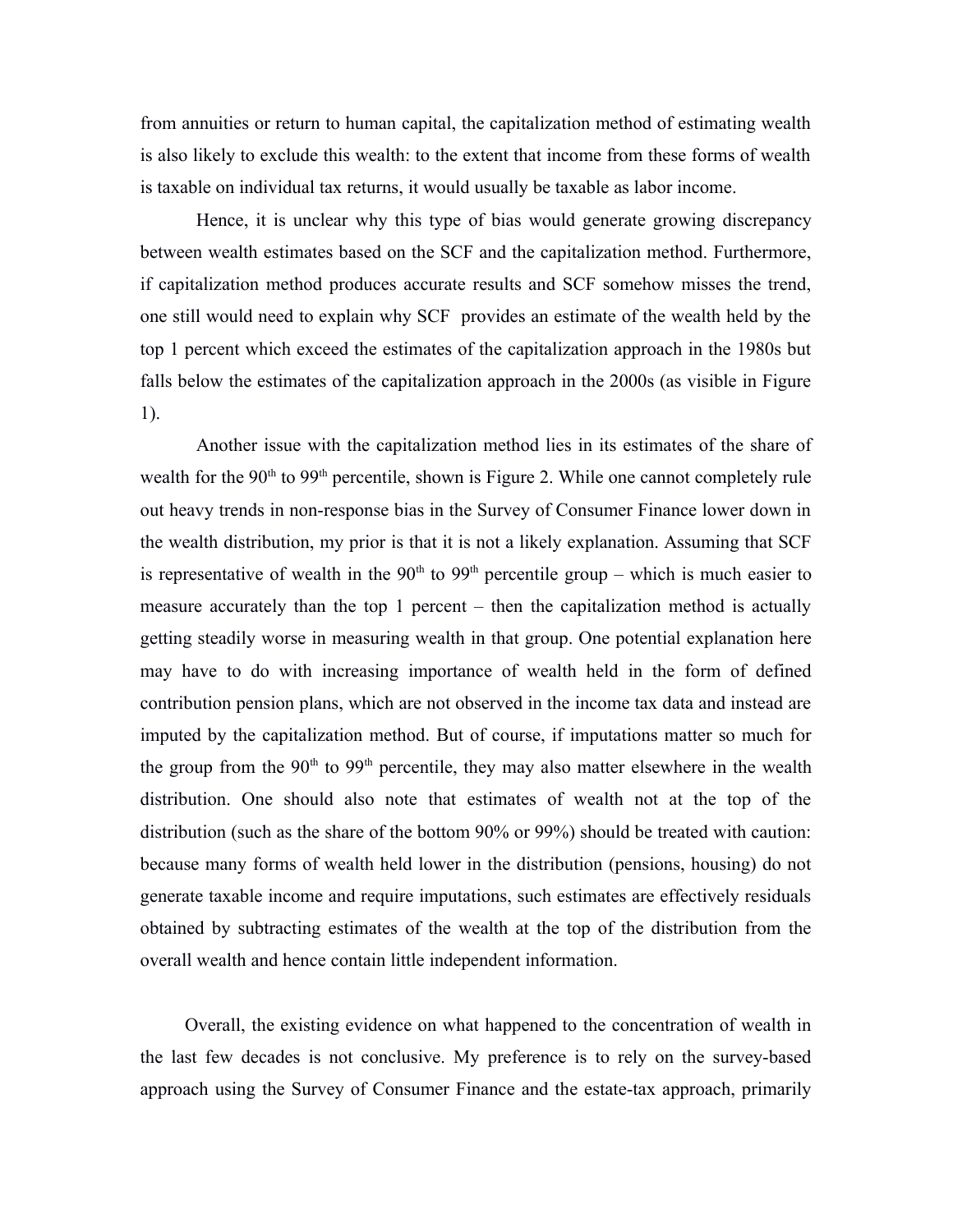because the assumptions and imputations needed to apply the capitalization methods in a way that gives consistent results over time are strong. But this is a live area of research, and the interpretation and implementation of all three of these approaches to estimating the concentration of wealth continues to evolve.

# **The Interplay of Income and Wealth Inequality**

If the wealth share of the top 1 percent has not been rapidly trending upward, as the Survey of Consumer Finance and estate tax multiplier approaches indicate, how can we reconcile it with the clear-cut evidence of growing income inequality? If, on the other hand, capitalization method gets thing correct, is there an economic explanation for why the other two approaches seem to miss the growth in concentration? I suspect that the difficulty here has its source in the nature of changing inequality. Certainly, if the top 1 percent of incomes and the top 1 percent of wealth were the same people, growth in income shares would be expected to correspond to growth in top wealth shares.

However, the US distribution of income has not been stable in recent decades. There has been an increasing concentration of earnings over time, especially at the very top of the income distribution, as observed by Piketty and Saez (2003) and reiterated by many other authors. In addition, the nature of top incomes has changed since the 1920s the last time when the share of income going to the top 1 percent was this high. In recent years, income at the top levels has been dominated by labor income; back in the 1920s, it was dominated by capital income (Piketty and Saez 2003). This change in the sources of income at the top suggests that the relationship between income inequality and wealth inequality has likely changed too.

The importance of inheritances as the source of wealth at top of the wealth distribution peaked at the top of the wealth distribution in the 1970s and has declined since then, according to Edlund and Kopczuk (2009). Their primary evidence is based on the gender composition of estate taxpayers and the observation that inherited wealth is much more equally distributed between sons and daughters than self-made wealth is. At the extreme tail of the distribution, the trend has been toward observing more men, hence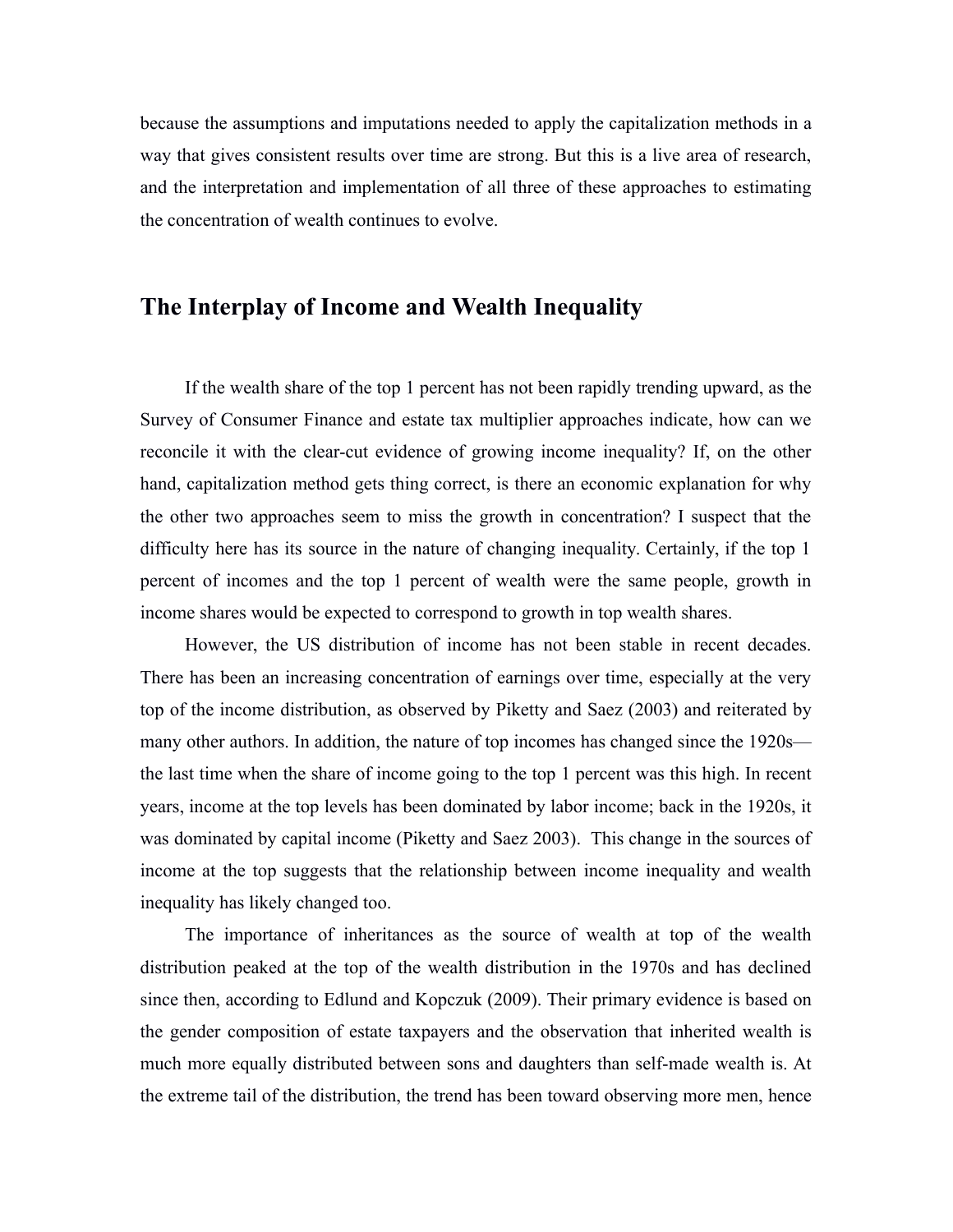revealing the increased importance of self-made wealth. They also provide supportive evidence from a number of other sources, including the Forbes 400 list that shows that the importance of inheritance among the richest Americans has declined since 1982 when the list was first published. Kaplan and Rauh (2013) provide a more comprehensive analysis of the Forbes 400 list and reach similar conclusion. These observations suggest that the top of the wealth distribution is in flux. Individuals who are wealthy nowadays are less likely to come from wealth than in the past and more likely to have reached the top through earnings or entrepreneurial success.

Because wealth is an accumulated stock, not an annual flow, its distribution is bound to move more slowly than earnings distribution. The last 30 years have likely been a transition in the upper parts of the wealth distribution, and this transition may be still taking place. Such a transition is consistent with a number of potential explanations that I have given for why estimates of the trend in wealth concentration have been inconsistent in recent decades. For example, the increased importance of self-made, busy, active individuals among top wealth-holders is a plausible conjecture for why there could be a trend toward non-response bias among the wealthiest in the Survey of Consumer Finance and difficulties in observing them on estate tax returns. It is also a plausible reason for why large capital incomes may be increasingly reflecting work rather than underlying assets. If so, it would be then a plausible explanation for why there might be an observed trend in the mortality differential between people with high capital incomes (who are selected on being active) and everybody else. Without taking a stand on which of the preceding stories is most empirically important, these changes can plausibly reconcile the differences in methods of estimating the concentration of wealth regardless of which one turns out to be closest to being right.

The central challenge for future work is to go beyond measuring income and wealth separately, and move toward understanding how the joint distribution of income and wealth has been evolving in the last few decades — the period that is certainly not a steady state. Recognizing that the sources of income and wealth have been evolving for top income and wealth-holders is bound to improve our understanding of trends and economic forces behind these patterns.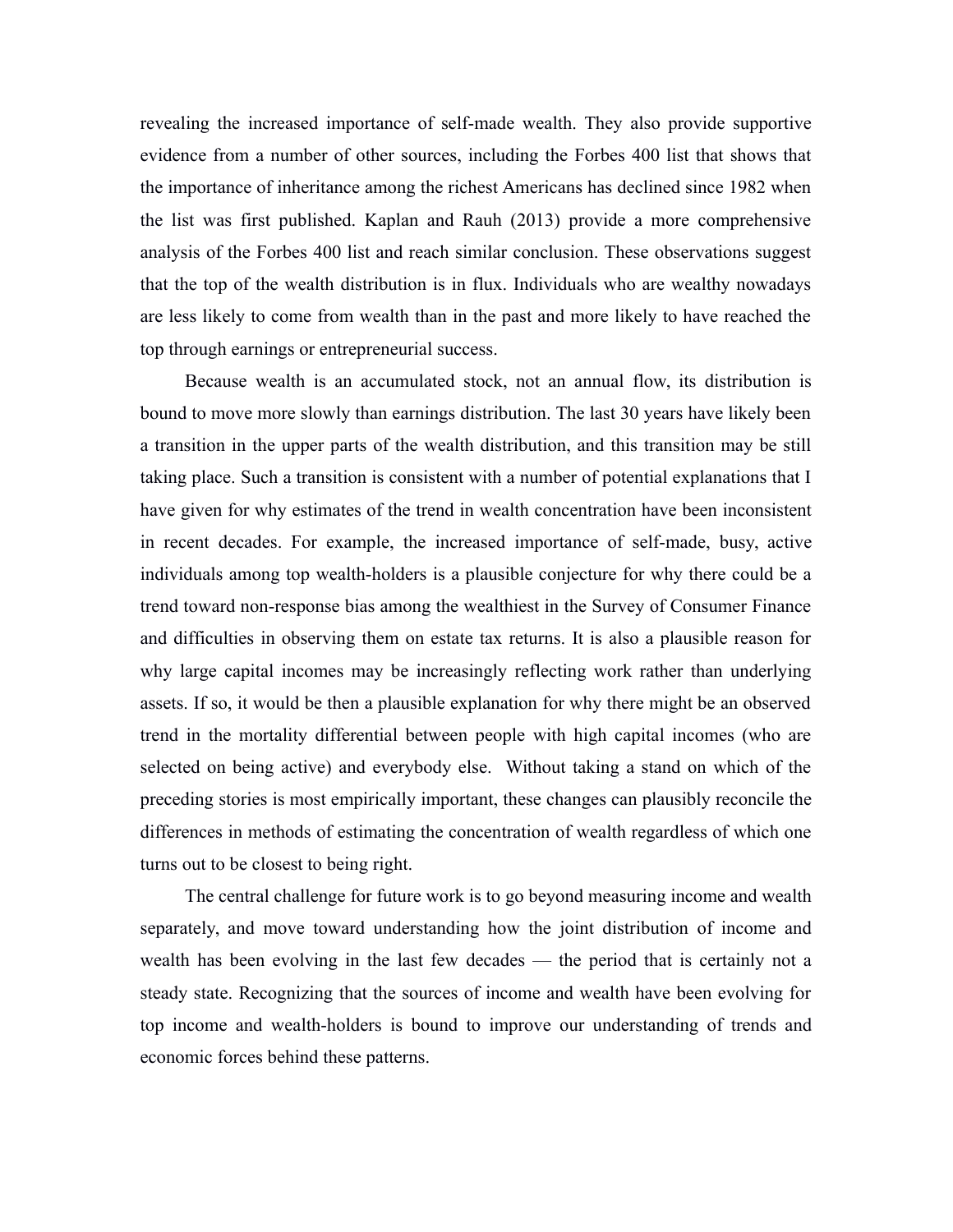## **References**

- **Brown, Jeffrey R., Jeffrey B. Liebman, and Joshua Pollet**, "Estimating Life Tables That Reflect Socioeconomic Differences in Mortality," in Martin Feldstein and Jeffrey B. Liebman, eds., *The Distributional Aspects of Social Security and Social Security Reform*, Chicago and London: The University of Chicago Press, 2002, 447– 457.
- **Cagetti, Marco and Mariacristina De Nardi**, "Wealth Inequality: Data and Models," *Macroeconomic Dynamics*, 2008, *12*, 285–313.
- **Cooper, George**, *A Voluntary Tax? New Perspectives on Sophisticated Tax Avoidance* Studies of Government Finance, Washington D.C.: The Brookings Institution, 1979.
- **Davies, James B. and Anthony F. Shorrocks**, "The Distribution of Wealth," in Anthony B. Atkinson and François Bourguignon, eds., *Handbook of Income Distribution*, Amsterdam; New York: Elsevier, 2000.
- **Edlund, Lena and Wojciech Kopczuk**, "Women, Wealth and Mobility," *American Economic Review*, March 2009, *99* (1), 146–78.
- **Feenberg, Daniel R. and James M. Poterba**, "Income Inequality and the Incomes of Very High Income Taxpayers: Evidence from Tax Returns," in James M. Poterba, ed., *Tax Policy and the Economy*, Vol. 7, Chicago: National Bureau of Economic Research; Cambridge, Mass.: MIT Press, 1993, 145–177.
- **Gordon, Roger H. and Joel Slemrod**, "Are "Real" Responses to Taxes Simply Income Shifting Between Corporate and Personal Tax Bases? ," in Joel Slemrod, ed., *Does Atlas Shrug? The Economic Consequences of Taxing the Rich*, New York: Harvard University Press and Russell Sage Foundation, 2000.
- **Johnson, Barry, Brian Raub, and Joseph Newcomb**, "A Comparison of Wealth Estimates For America's Wealthiest Decedents Using Tax Data and Data From The Forbes 400," in "National Tax Association Proceedings of 103rd Annual Conference on Taxation" 2013, 128–135.
- **Kaplan, Steven N. and Joshua Rauh**, "Family, Education, and Sources of Wealth among the Richest Americans, 1982–2012," *American Economic Review Papers and Proceedings*, 2013, *103* (3), 158–62.
- **Kennickell, Arthur B.**, "Getting to the Top: Reaching Wealthy Respondents in the SCF," Paper prepared for the 2009 Joint Statistical Meetings, Washington, DC, Federal Reserve Board 2009.
- , "Ponds and Streams: Wealth and Income in the U.S., 1989 to 2007," Finance and Economics Discussion Series 2009-13, Federal Reserve Board 2009.
- , "Tossed and Turned: Wealth Dynamics of U.S. Households 2007-2009," Finance and Economics Discussion Series 2011-51, Federal Reserve Board 2009.
- **Kopczuk, Wojciech**, "Taxation of Intergenerational Transfers and Wealth," in Alan J. Auerbach, Raj Chetty, Martin S. Feldstein, and Emmanuel Saez, eds., *Handbook of Public Economics*, Vol. 5, Elsevier, 2013, 329–90.
- **and Emmanuel Saez**, "Top Wealth Shares in the United States, 1916-2000: Evidence from Estate Tax Returns," *National Tax Journal*, June 2004, *57* (2 (part 2)), 445– 488.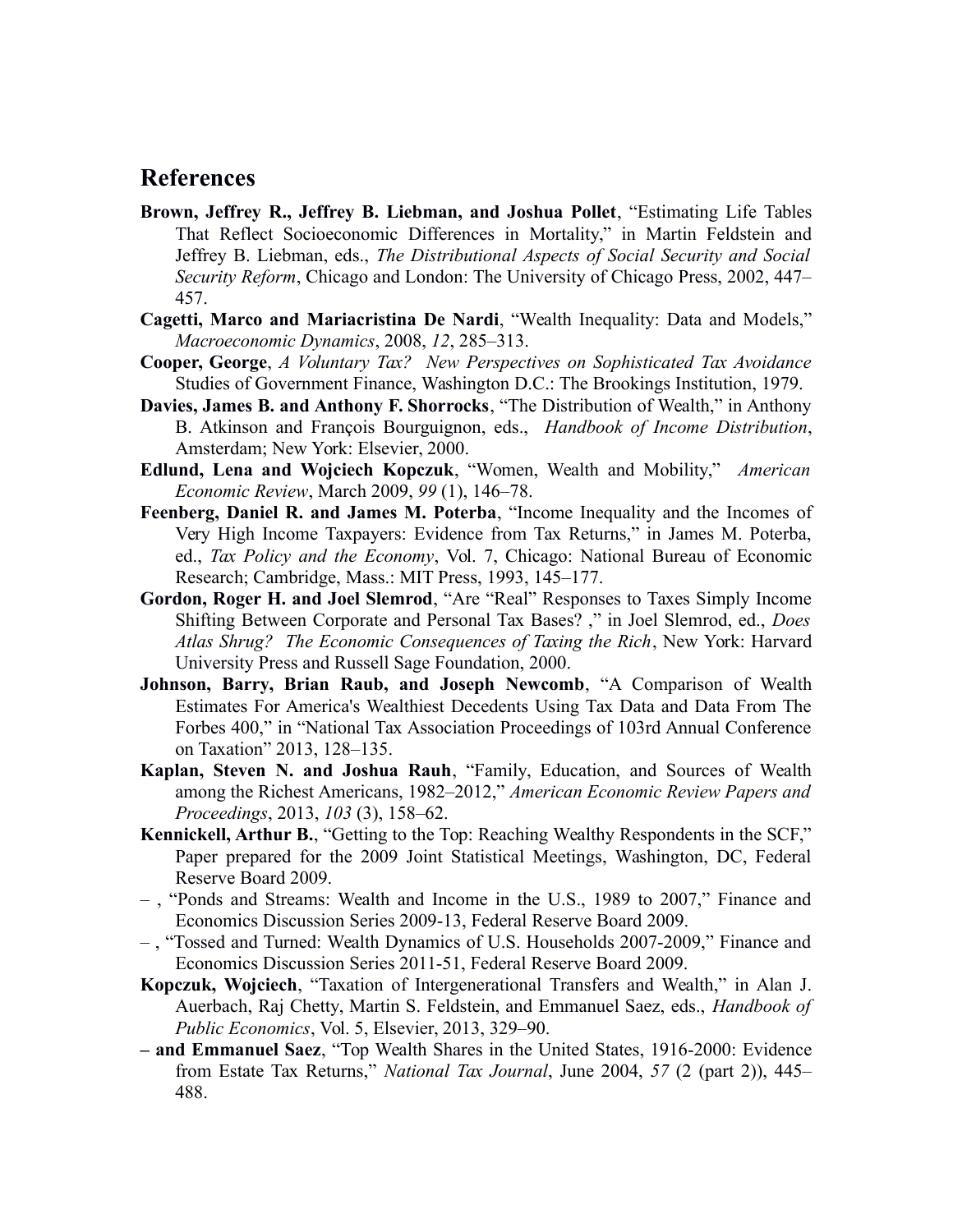- **and –**, "Top Wealth Shares in the United States, 1916-2000: Evidence from Estate Tax Returns," Working Paper 10399, National Bureau of Economic Research 2004.
- **–, –, and Jae Song**, "Earnings Inequality and Mobility in the United States: Evidence from Social Security Data since 1937," *Quarterly Journal of Economics*, February 2009, *125* (1), 91–128.
- **Lampman, Robert J.**, *The Share of Top Wealth-Holders in National Wealth, 1922-56*, Princeton, NJ: Princeton University Press, 1962.
- **Lindert, Peter**, "Three Centuries of Inequality in Britain and America," in Anthony B. Atkinson and Francois Bourguignon, eds., *Handbook of Income Distribution*, Amsterdam; New York: Elsevier/North Holland, 2000, 167–216.
- **Piketty, Thomas**, *Capital in the Twenty-First Century*, Bellknap Press, 2014.
- – **and Emmanuel Saez**, "Income Inequality in the United States, 1913-1998," *Quarterly Journal of Economics*, February 2003, *118*, 1–39.
- **Roine, Jesper and Daniel Waldenström**, "Long-run trends in the distribution of income and wealth," in Anthony B. Atkinson and Francois Bourguignon, eds., *Handbook of Income Distribution*, Vol. 2, Amsterdam: North Holland, 2014. Forthcoming.
- **Saez, Emmanuel and Gabriel Zucman**, "Wealth Inequality in the United States since 1913: Evidence from Capitalized Income Tax Data," Working Paper 20625, National Bureau of Economic Research, October 2014.
- **Schmalbeck, Richard**, "Avoiding Federal Wealth Transfer Taxes," in William G. Gale, James R. Hines Jr., and Joel Slemrod, eds., *Rethinking Estate and Gift Taxation*, Brookings Institution Press, 2001.
- **Scholz, John Karl**, "Wealth Inequality and the Wealth of Cohorts," 2003. University of Wisconsin, mimeo.
- **Wolff, Edward N.**, "International Comparisons of Wealth Inequality," *Review of Income and Wealth*, 1996, *42* (4), 433–451.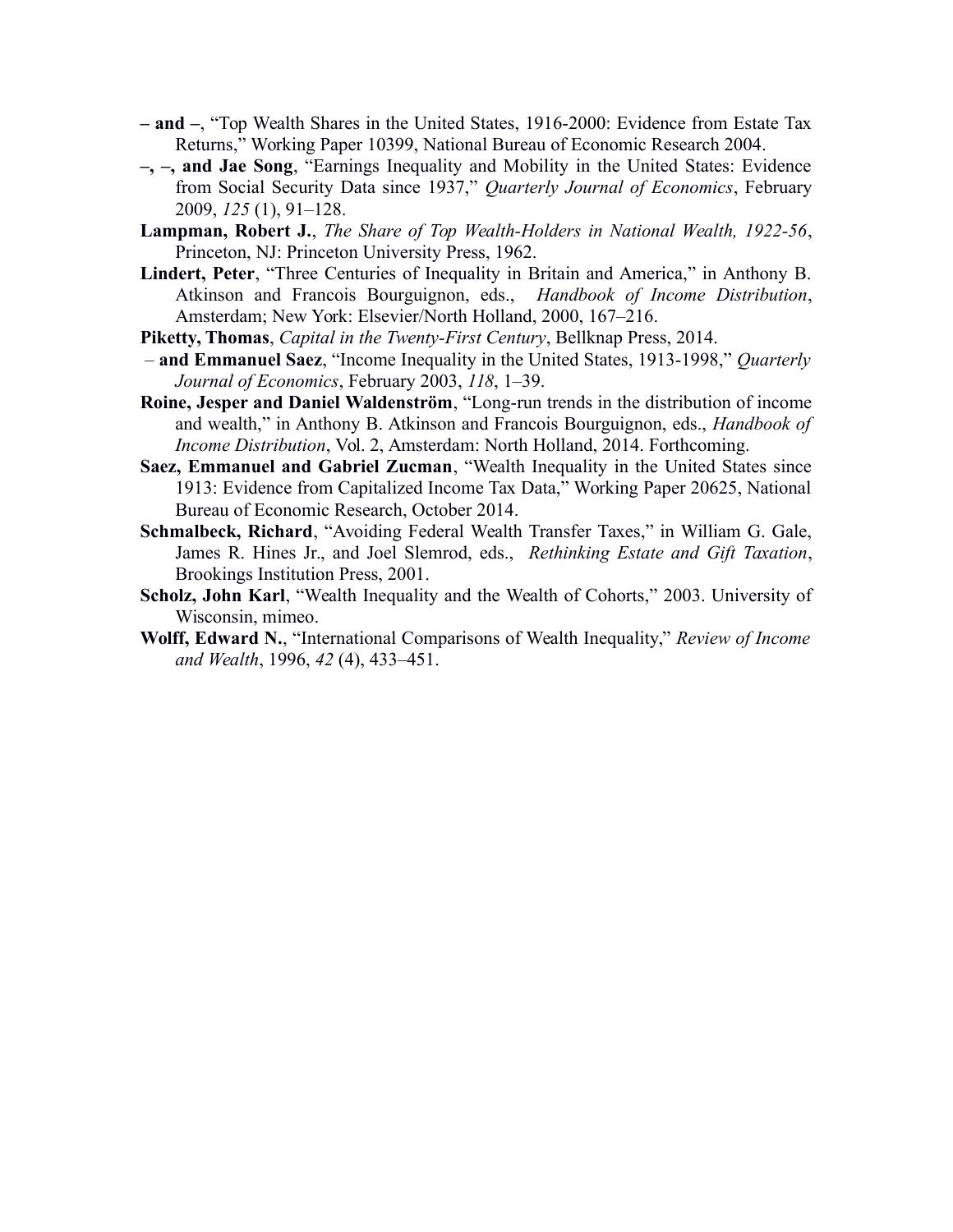